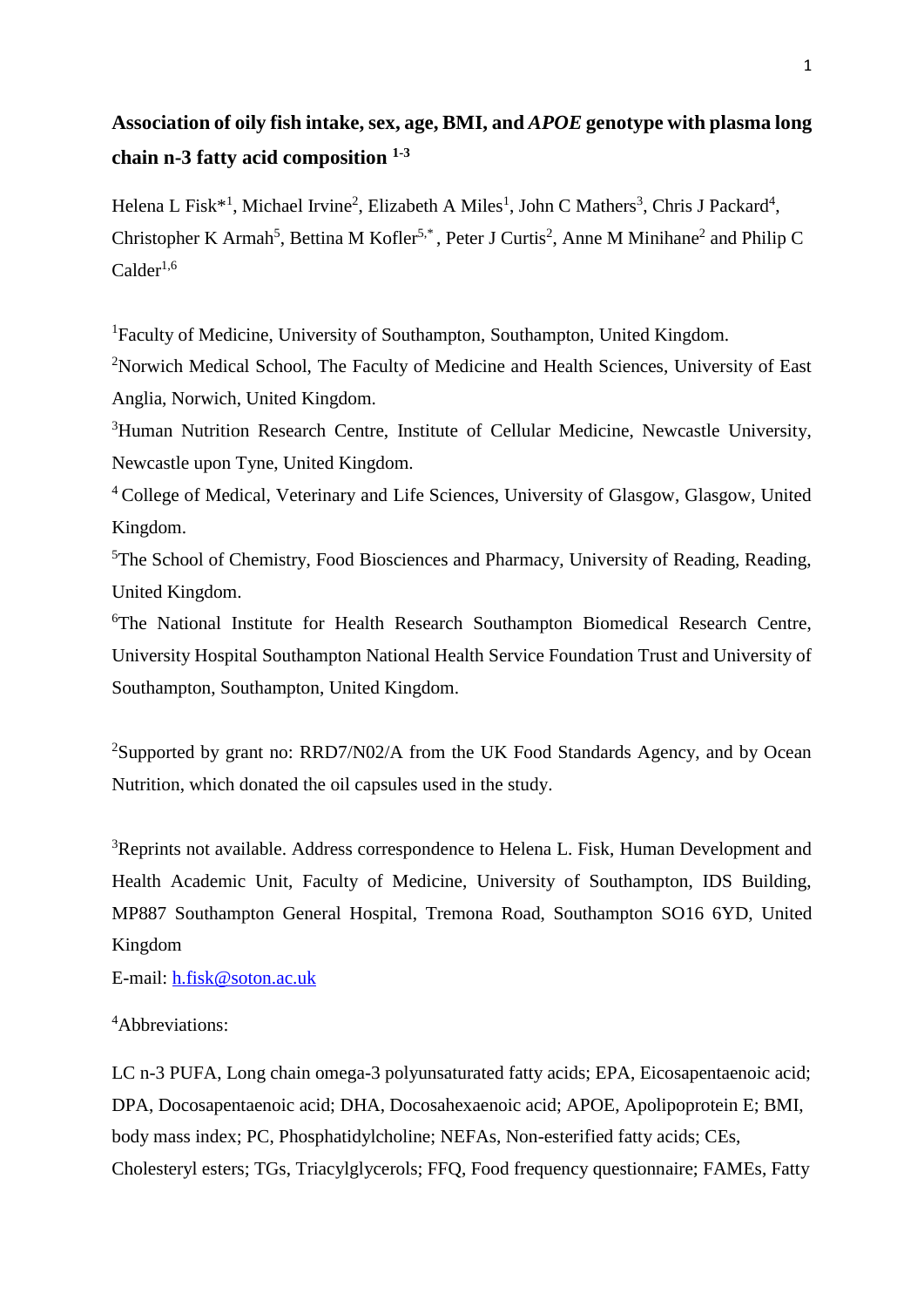acid methyl esters; GLM, General linear model; SEM, Standard error mean; LDL, Lowdensity lipoprotein; LDLRs, Low-density lipoprotein receptors; HDLs, High density lipoproteins; LDLC, LDL-cholesterol.

Running title: Determinants of fatty acid status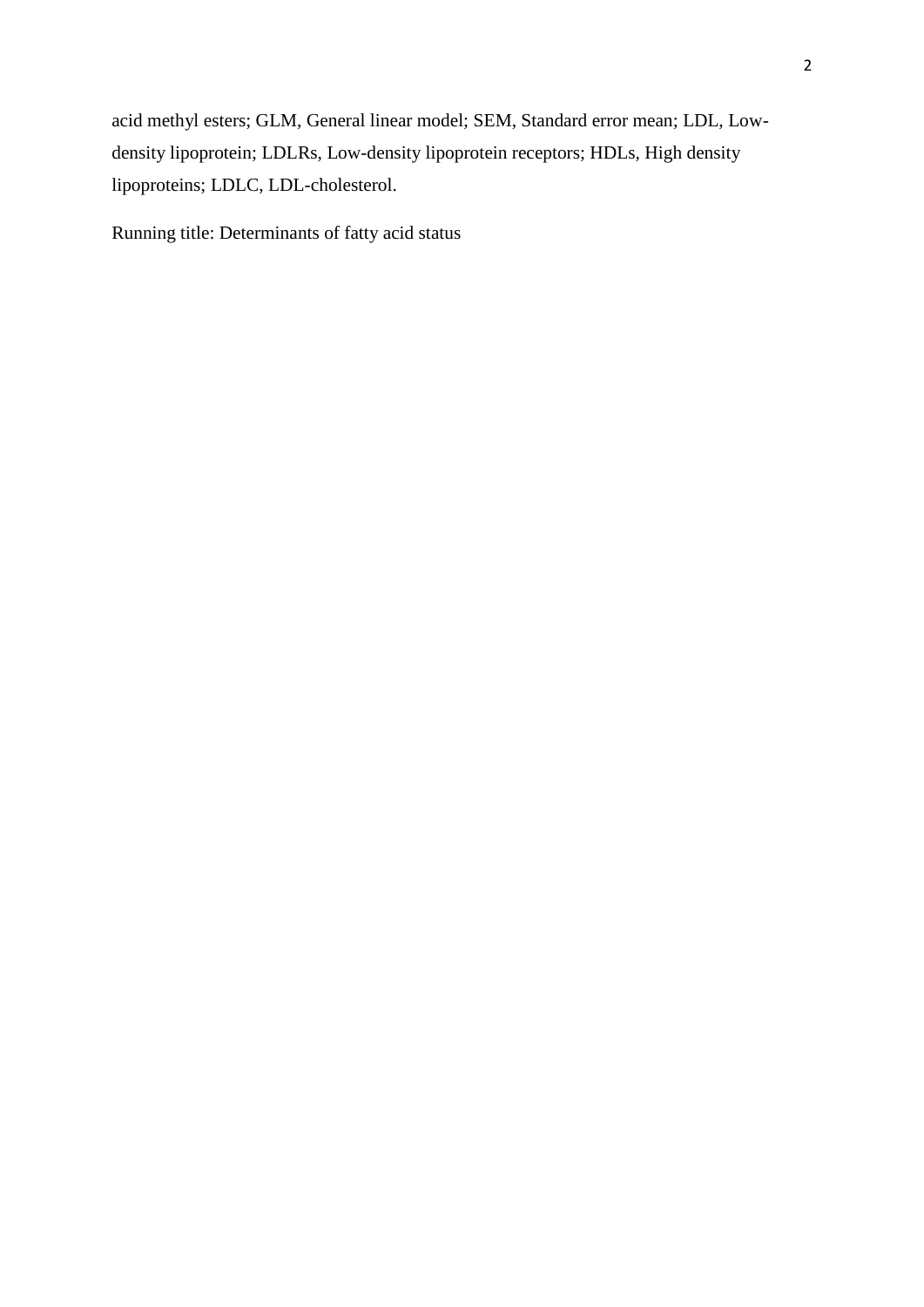- **Abstract**
- 

| 3              | Omega-3 fatty acids are associated with better cardiovascular and cognitive health. However, the             |
|----------------|--------------------------------------------------------------------------------------------------------------|
| 4              | concentration of EPA, DPA and DHA in different plasma lipid pools differs and factors influencing            |
| 5              | this heterogeneity are poorly understood. Our aim was to evaluate the association of oily fish intake,       |
| 6              | sex, age, BMI and <i>APOE</i> genotype with concentrations of EPA, DPA and DHA in plasma PC,                 |
| $\overline{7}$ | NEFAs, CEs and TGs. Healthy adults (148 male, 158 female, age 20-71 years) were recruited                    |
| 8              | according to <i>APOE</i> genotype, sex and age. Fatty acid composition was determined by gas                 |
| 9              | chromatography. Oily fish intake was positively associated with EPA in PC, CEs and TGs, DPA in               |
| 10             | TGs, and DHA in all fractions ( $P < 0.008$ ). There was a positive association between age and EPA          |
| 11             | in PC, CEs and TGs, DPA in NEFAs and CEs, and DHA in PC and CEs $(P < 0.034)$ . DPA was                      |
| 12             | higher in TGs in males than females ( $P < 0.001$ ). There was a positive association between BMI            |
| 13             | and DPA and DHA in TGs ( $P < 0.006$ and 0.02, respectively). APOE genotype*sex interactions                 |
| 14             | were observed: the <i>APOE</i> 4 allele associated with higher EPA in males ( $P = 0.002$ ), and there was   |
| 15             | also evidence for higher DPA and DHA ( $P < 0.032$ ). In conclusion, EPA, DPA and DHA in plasma              |
| 16             | lipids are associated with oily fish intake, sex, age, BMI, and <i>APOE</i> genotype. Such insights may be   |
| 17             | used to better understand the link between plasma fatty acid profiles and dietary exposure and may           |
| 18             | influence intake recommendations across population subgroups.                                                |
| 19             |                                                                                                              |
| 20             |                                                                                                              |
| 21             |                                                                                                              |
| 22             |                                                                                                              |
| 23             | <b>Keywords:</b> apolipoprotein E ( <i>APOE</i> ) genotype; oily fish intake; omega 3 status; n-3 long chain |
| 24             | polyunsaturated fatty acids; eicosapentaenoic acid (EPA); docosahexaenoic acid (DHA); fatty acid             |
| 25             | status; blood lipids.                                                                                        |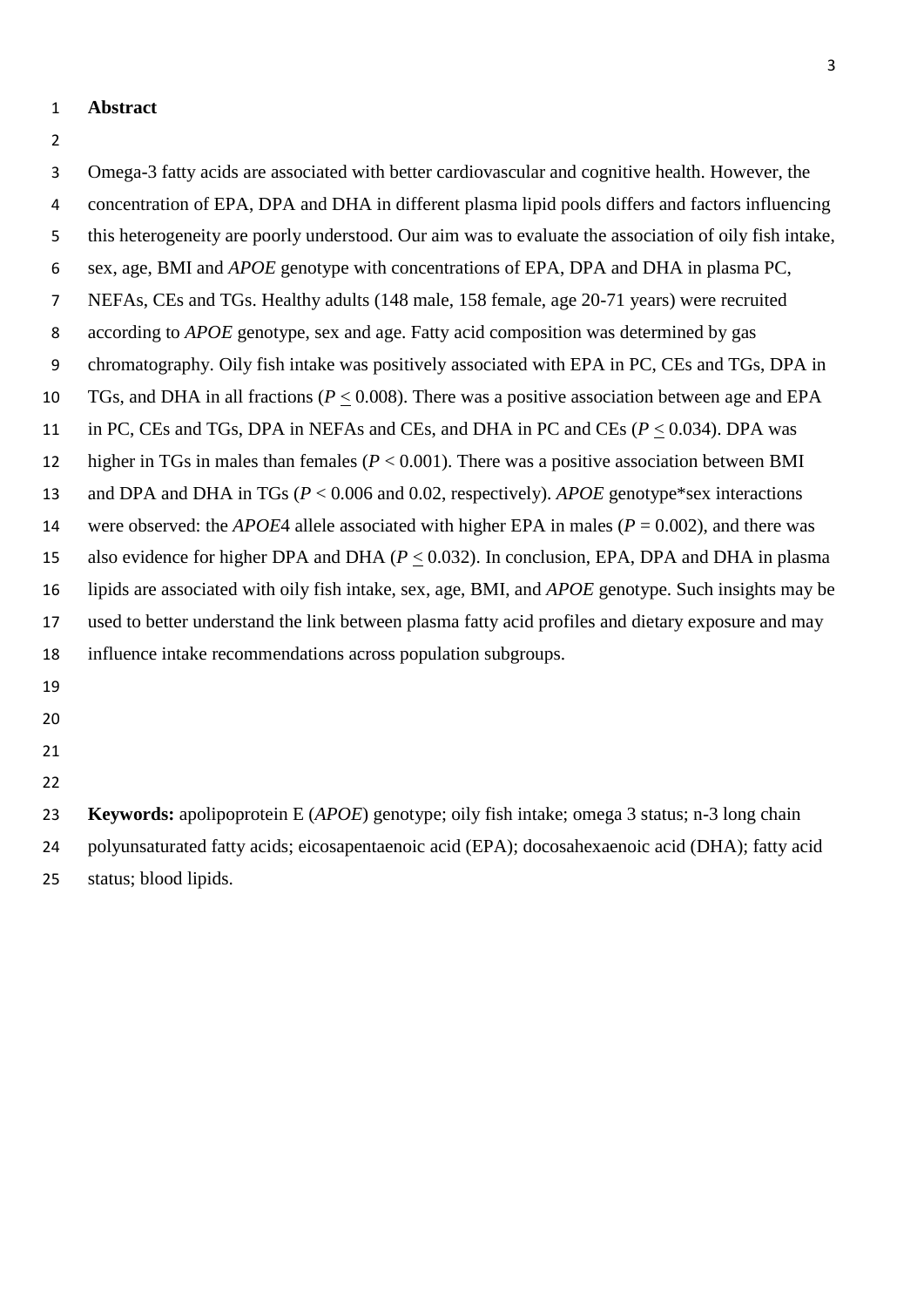#### **Introduction**

 There is convincing evidence that higher intakes of the marine long chain n-3 PUFAs (LC n- 3 PUFAs) eicosapentaenoic acid (EPA) and docosahexaenoic acid (DHA), are beneficial to cardiovascular and cognitive health, acting through a number of biological mechanisms, and that the concentration of EPA and DHA present in blood and tissue lipids is correlated positively with 31 these effects <sup>1-5</sup>. Oily fish are a good source of EPA and DHA; therefore, national and international authorities recommend regular consumption of oily fish such as salmon, mackerel, kippers, sardines, herring, trout and fresh tuna, in order to provide approximately 500 mg EPA+DHA per 34 day<sup>6</sup>, with higher intakes of LC n-3 PUFAs recommended for those with diagnosed cardiovascular 35 disease<sup>7</sup>. However, the associations between intake and blood and tissue status, and therefore 36 physiological benefits, are highly variable  $\delta$ , and the factors influencing this heterogeneity are not well understood. A greater knowledge of determinants of LC n-3 PUFA status could lead to the development of more robust, and perhaps subgroup specific, recommendations for EPA and DHA intake.

 In addition to intake of the specific LC n-3 PUFAs and their precursors, the heterogeneity in habitual EPA, docosapentaenoic acid (DPA) and DHA concentrations may be influenced by differences in fatty acid metabolism between sexes; females are reported to synthesise EPA, DPA 43 and DHA from shorter chain n-3 fatty acids more readily than males  $9-13$ . Lipid metabolism alters with age and becomes dysregulated in obesity, and EPA and DHA concentrations have been 45 reported to be affected by increasing BMI  $^{12}$  <sup>14</sup> as well as with age  $^{10-12}$ . Apolipoprotein E (*APOE*) genotype is associated with altered lipid metabolism and transport, with differential responses in *APOEA* carriers relative to non-carrier groups <sup>12 14</sup>. Recent reports highlight the importance of *APOE* genotype in the response of EPA and DHA to supplementation and have indicated 49 interactions between genotype and BMI  $<sup>14</sup>$ . In addition, the concentrations of LC n-3 PUFAs in</sup> 50 individual lipid pools within blood (and in other tissues) differs . However, despite these insights from the published literature, the influence of oily fish intake, along with sex, age, BMI and *APOE* genotype on EPA, DPA and DHA concentrations in different plasma pools has not been examined 53 systematically. Using samples from the FINGEN study , where participants were prospectively recruited based on a number of these variables (sex, age, and *APOE* genotype), we have conducted such an analysis in a large number of participants to evaluate the independent and interactive impact of a number of potential determinants (oily fish intake, sex, age, BMI and *APOE* genotype) on EPA, DPA and DHA concentrations in the main plasma lipid fractions.

## **Participants and methods**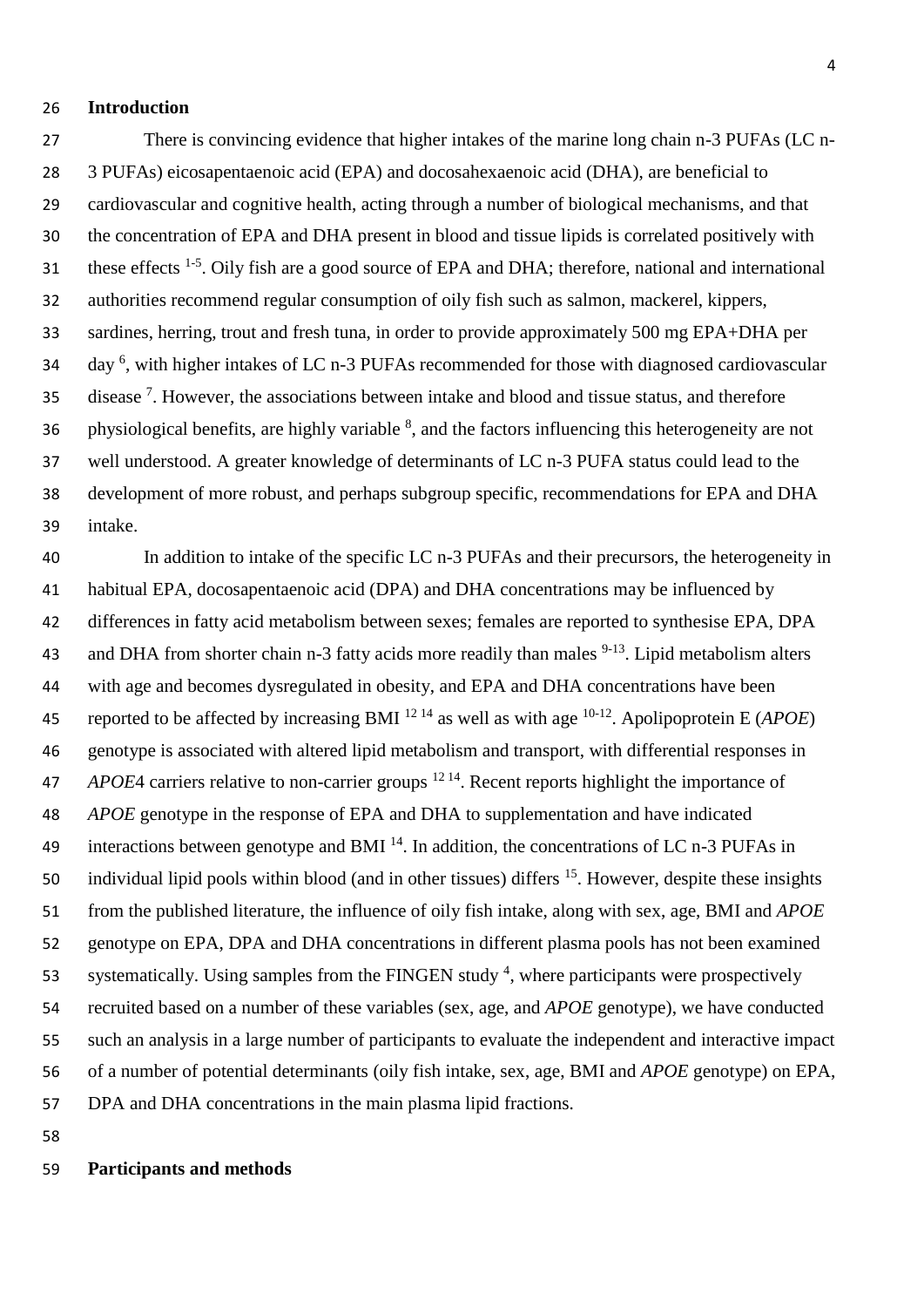The FINGEN study was a multi-centre trial conducted at the Universities of Glasgow, Newcastle, Reading and Southampton in the United Kingdom. Three hundred and twelve participants were recruited prospectively on the basis of *APOE* genotype (87 were *APOE*2 homozygotes or *APOE*2/*APOE*3*,* 111 were homozygous for *APOE3,* and 114 were *APOE*4/APOE3 or APOE4 homozygotes), sex (149 male and 163 female) and age (20 to 71 years, with 65 approximately equal numbers in each of the 5 decades)<sup>4</sup>. Data from 306 participants were included in the current analysis, with the numbers in each subgroup detailed in **Supplemental Table 1** and **Supplemental Table 2**. Exclusion criteria included: diagnosed endocrine dysfunction including diabetes or fasting glucose concentration > 6.5 mmol/L, myocardial infarction in the previous 2 69 years, the use of medication that may interfere with lipid metabolism, fasting total cholesterol of  $>$ 70 8.0 mmol/L or TG of > 3.0 mmol/L, a BMI of < 18.5 or > 36.0 kg/m<sup>2</sup>, or currently following a weight loss diet. Individuals taking n-3 fatty acid supplements were also excluded. The study was approved by the research ethics committee at each of the participating centres and written informed consent was obtained from all subjects prior to participation.

#### **Study design**

 The FINGEN study was a randomised double blind, placebo controlled, crossover study testing two doses of fish oil compared with placebo<sup>4</sup>. Here we evaluate the association of oily fish intake, sex, age, BMI and *APOE* genotype with fasting concentrations of EPA, DPA and DHA in plasma phosphatidylcholine (PC), non-esterified fatty acids (NEFAs), cholesteryl esters (CEs) and triacylglycerols (TGs) at baseline, prior to intervention. Habitual oily fish intake was estimated by 81 food frequency questionnaire (FFQ), using self-reported portions completed at baseline. Oily fish was defined as salmon, herring, mackerel, fresh tuna, sardines, kippers, and trout.

## **Fatty acid analysis**

 The fatty acid composition of the plasma fractions was determined by gas chromatography. Dipentadecanoyl PC, heneicosanoic acid, cholesteryl heptadecanoate and tripentadecanoin internal standards were added to the plasma. Total plasma lipid was extracted using chloroform: methanol 88 (2:1, v/v) containing butylated hydroxytoluene (50 mg/L) as described by Folch et al <sup>16</sup>, and PC, NEFA, CE and TG fractions were separated and isolated by solid phase extraction on aminopropyl silica cartridges. CEs and TGs were eluted in a combined fraction with the addition of chloroform. 91 PC was then eluted from the cartridge with the addition of chloroform: methanol (60:40 v/v). NEFAs were eluted from the cartridge with the addition of chloroform: methanol: glacial acetic acid (100:2:2 v/v). CEs and TGs were separated on a hexane primed aminopropyl silica cartridge with the addition of hexane to elute CEs, and the addition of hexane: methanol: ethyl acetate (100:5:5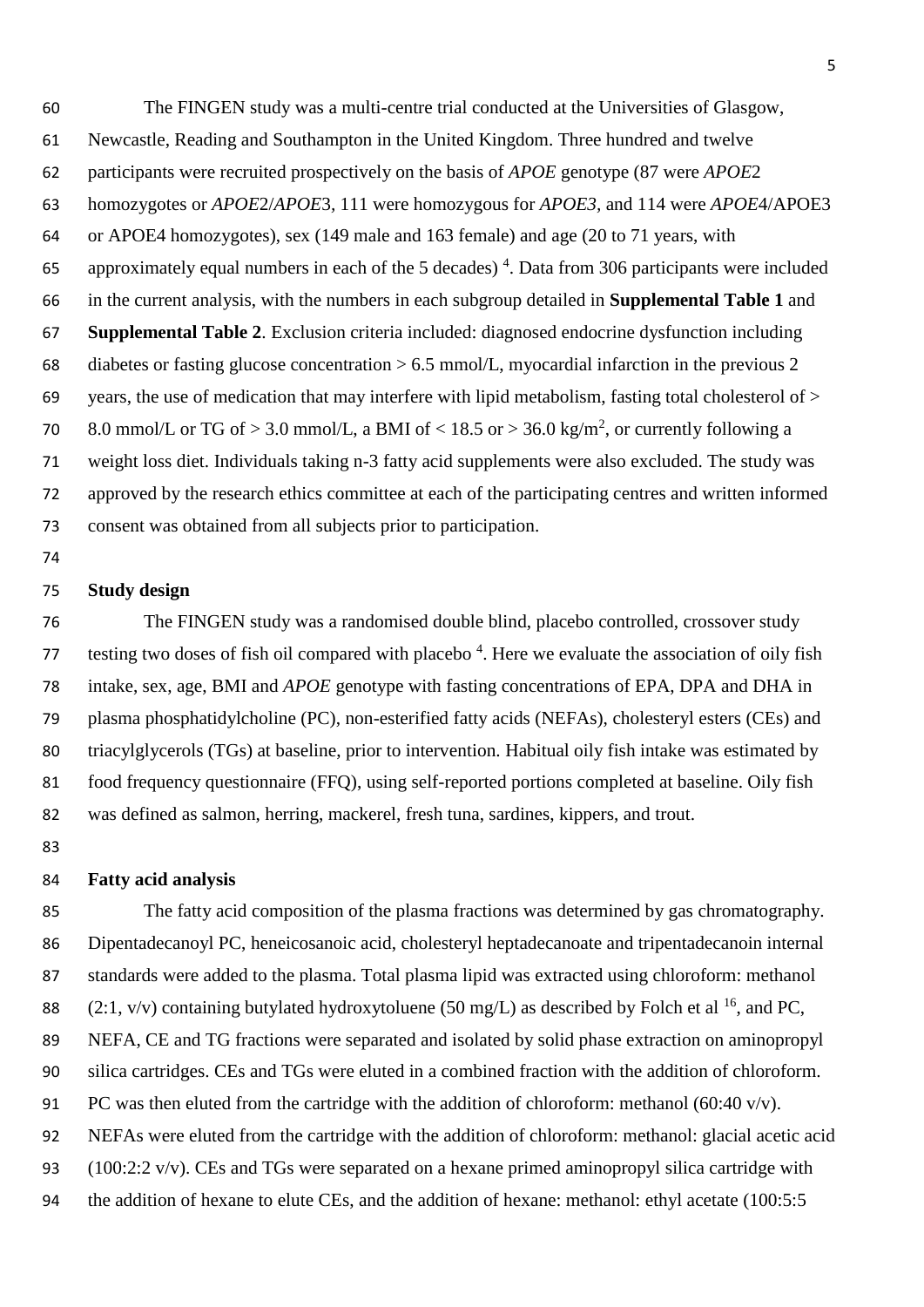95  $v/v/v$ ) to elute TGs. The fatty acids within the resulting lipid fractions were methylated by the 96 addition of methanol in 2% (v/v) sulphuric acid at 50 $^{\circ}$ C for 2 hours to produce fatty acid methyl 97 esters (FAMEs)<sup>17</sup>. FAMEs were extracted into hexane and separated in a BPX-70 fused silica 98 capillary column  $(30 \text{ m} \times 0.25 \text{ mm} \times 25 \text{ mm})$ ; SGE Analytical Science, United Kingdom) using an Agilent 6890 series gas chromatograph equipped with flame ionisation detection (Agilent Technologies, California, United States). The FAMEs were identified by comparison with retention times of 37 FAME and menhaden oil standards run alongside the samples, and quantified with the use of the internal standards using ChemStation software (Agilent Technologies, California, United States) and Microsoft Excel (Microsoft Corporation, Washington, United States). Fatty acid 104 composition data are expressed as absolute concentrations  $(\mu g/ml)$  plasma) and as relative 105 concentrations  $(g/100 \text{ g total fatty acid } (\%))$ .

### **Statistics**

108 Here we report baseline data obtained as part of the previous FINGEN trial<sup>4</sup>. Characteristics for participants included in the baseline analysis are detailed in **Supplemental Table 1** and

#### **Supplemental Table 2**.

111 Results for the relative (%) and absolute concentrations ( $\mu$ g/ml) of fatty acids are reported for 303 to 306 and 292 to 306 participants in the four plasma lipid fractions. Data were checked for normality by plotting distributions of residuals obtained from general linear model (GLM) analysis 114 of the data, and were analysed appropriately with a univariate GLM following log<sub>10</sub> transformation. All variables were included in the univariate model with individual associations analysed using 'main effects' and interaction between age and BMI, age and fish intake, and sex and *APOE*  analysed using 'interaction' analysis options within the model. *P* values were corrected for multiple 118 analyses using Bonferroni post hoc analysis resulting in a significance value of  $P = 0.006$  for whole group analysis and *P* = 0.008 for analyses where males and females were analysed separately. All statistical analyses were conducted using SPSS software (version 21; SPSS Inc, Chicago, IL). Statistical significance was defined as *P* < 0.05. Results are expressed as mean ± SEM or median  $(25<sup>th</sup>, 75<sup>th</sup>$  percentiles).

#### **Results**

125 The group ( $n = 306$ ) mean age and BMI was  $45.1 \pm 0.7$  y and  $25.2 \pm 0.2$  kg/m<sup>2</sup>, respectively.

Male and female participants were well matched for age, but males had a significantly higher

average BMI (*P* < 0.001, **Supplemental Table 1** and **Supplemental Table 2**). There were no sex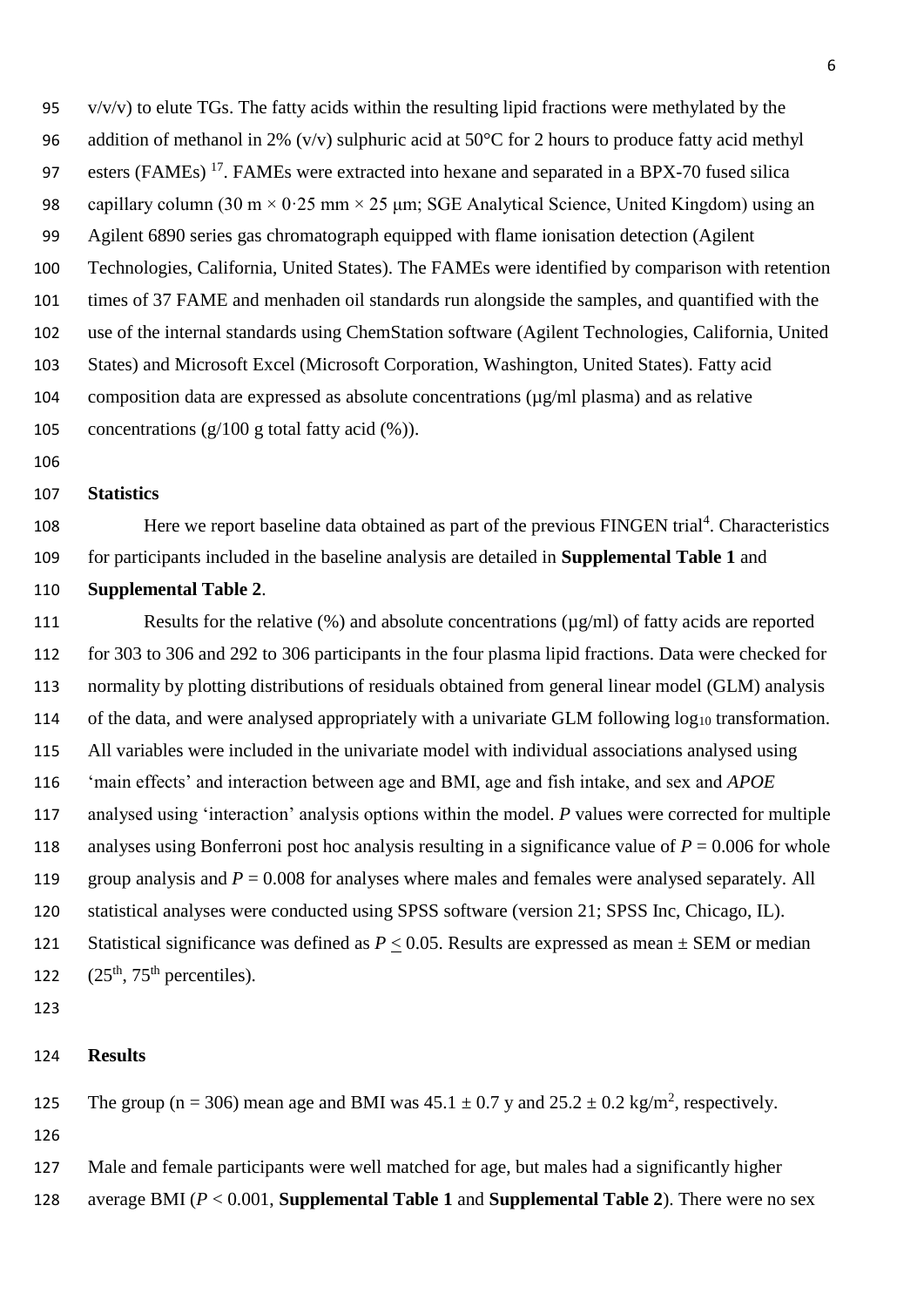| 129 | differences in the proportion of total dietary energy consumed from fat, saturated fat (SFA),                   |
|-----|-----------------------------------------------------------------------------------------------------------------|
| 130 | monounsaturated fat (MUFA) or polyunsaturated fat (PUFA) (data not shown). The average oily                     |
| 131 | fish intake was 1.0 portion per week with no association of sex with oily fish intake.                          |
| 132 |                                                                                                                 |
| 133 | For all three LC n-3 PUFAs, the greatest concentrations were evident in the PC fraction, with                   |
| 134 | median absolute concentrations (µg/ml) of 15.1, 11.9 and 44.1 for EPA, DPA and DHA,                             |
| 135 | respectively. The median values for EPA, DPA and DHA for the whole group and P values for the                   |
| 136 | association of oily fish intake, sex, age, BMI and <i>APOE</i> with the plasma concentrations of these          |
| 137 | fatty acids in the four lipid fractions are presented in Table 1. The data according to oily fish intake        |
| 138 | are shown in Supplemental Figures 1-4, while data according to age and BMI are shown in Table                   |
| 139 | 2 and Supplemental Tables 3-5, and those according to <i>APOE</i> genotype*sex in Figures 1-3.                  |
| 140 |                                                                                                                 |
| 141 | Plasma EPA, DPA and DHA in the group as a whole                                                                 |
| 142 |                                                                                                                 |
| 143 | EPA: The concentration of EPA in plasma CEs and TGs was positively associated with oily fish                    |
| 144 | intake ( $P \le 0.004$ ), with evidence for positive association in plasma PC also ( $P = 0.018$ ) (Table 1).   |
| 145 | There was evidence for a positive association between EPA and age in plasma PC, $CE$ 's and TGs ( $P$ )         |
| 146 | $= 0.021, 0.019$ , and 0.034 respectively) and for the concentration of EPA in CEs to differ by sex (P          |
| 147 | $= 0.055$ ), (Table 2). A higher concentration of EPA in CEs was observed in males (Table 2), and               |
| 148 | the concentration of EPA in TGs was associated with an $APOE$ *sex interaction ( $P = 0.044$ , data not         |
| 149 | shown).                                                                                                         |
| 150 |                                                                                                                 |
| 151 | DPA: The concentration of DPA was positively associated with oily fish intake in plasma TGs ( $P =$             |
| 152 | 0.006), with evidence for positive association in plasma PC also ( $P = 0.022$ ) (Table 1). DPA in TGs          |
| 153 | was positively associated with BMI ( $P = 0.006$ ) (Table 1), and there was evidence for the positive           |
| 154 | association of DPA in NEFAs and CEs with age $(P = 0.031$ and 0.007 respectively, <b>Table 1</b> ). The         |
| 155 | concentration of DPA significantly differed by sex with a higher concentration of DPA observed in               |
| 156 | plasma TGs in males ( $P \le 0.001$ ), with a trend in PC also ( $P \le 0.031$ ) (Table 1). There was also a    |
| 157 | significant <i>APOE</i> *sex interaction for the concentration of DPA in CEs ( $P \le 0.005$ , data not shown). |
| 158 | (Table 1),                                                                                                      |
| 159 |                                                                                                                 |
| 160 | DHA: The concentration of DHA in all plasma lipid fractions was positively associated with oily                 |
| 161 | fish intake ( $P \le 0.001$ ). There was evidence for a positive association of DHA in TGs with BMI (P          |
|     |                                                                                                                 |

= 0.020) (**Table 1**) and with age in PC, CEs and TGs (*P* = 0.037, 0.039, and 0.050 respectively,

**Table 1**).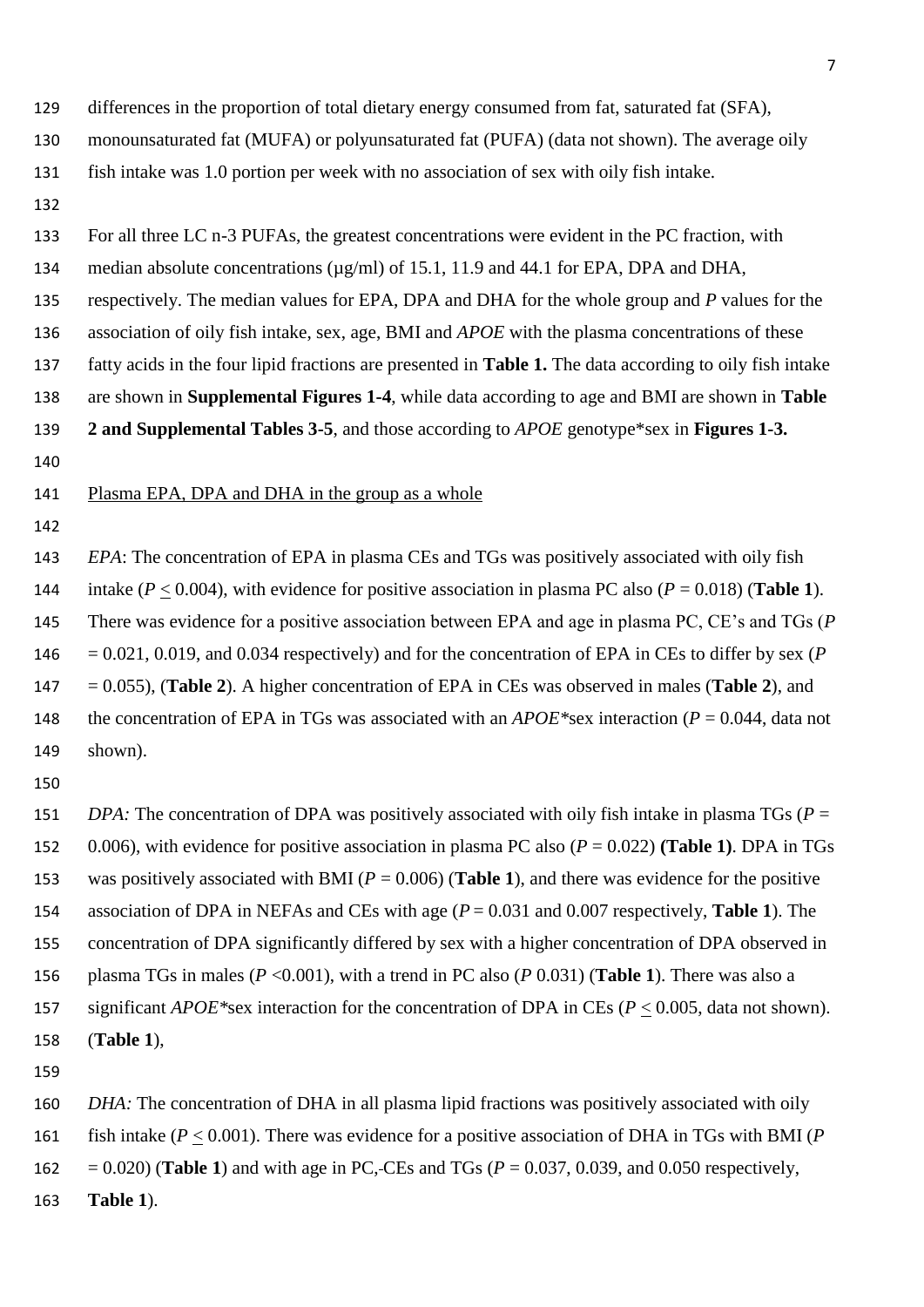| I<br>۰.<br>× |  |
|--------------|--|
|              |  |

| 165 | Overall in PC, NEFAs, CEs, and TGs, the highest oily fish consumers (2+ portions of oily fish per                        |
|-----|--------------------------------------------------------------------------------------------------------------------------|
| 166 | week) had 55%, 42%, 52% and 119% higher EPA+DHA, respectively, compared with those                                       |
| 167 | reporting no oily fish intake (Supplemental Figure 4).                                                                   |
| 168 |                                                                                                                          |
| 169 | Due to the significant evidence of sex and $APOE$ *sex interactions, subgroup analysis was                               |
| 170 | performed in males and females separately.                                                                               |
| 171 |                                                                                                                          |
| 172 | Subgroup analysis of plasma EPA, DPA and DHA according to sex                                                            |
| 173 |                                                                                                                          |
| 174 | Significance data $(P)$ are reported for EPA, DPA and DHA in Table 2 and median data are reported                        |
| 175 | for EPA, DPA and DHA in <b>Supplemental Tables 3, 4, and 5</b> respectively.                                             |
| 176 |                                                                                                                          |
| 177 | <i>EPA</i> (Table 2, Supplemental Table 3): The concentration of EPA in plasma TGs was positively                        |
| 178 | associated with oily fish intake in both males and females ( $P \le 0.008$ ), while the concentration of                 |
| 179 | EPA in PC was positively associated with oily fish intake in females only ( $P \le 0.004$ . EPA                          |
| 180 | concentration in TGs was positively associated with age and BMI in females ( $P = 0.006$ ), while                        |
| 181 | EPA in TGs differed by <i>APOE</i> genotype in males ( $P = 0.002$ ), with evidence for this in CEs also ( $P = 0.002$ ) |
| 182 | $= 0.019$ ), (Figure 1). A greater concentration of EPA in TGs was observed in male <i>APOE</i> 4 carriers               |
| 183 | $(P = 0.002)$ with evidence for this in PC and CEs also $(P = 0.019$ and 0.053 respectively), ( <b>Figure</b>            |
| 184 | $\mathbf{1}$ .                                                                                                           |
| 185 |                                                                                                                          |
| 186 | DPA (Table 2, Supplemental Table 4): The concentration of DPA in plasma TGs was positively                               |
| 187 | associated with oily fish intake in females ( $P = 0.008$ ). There was evidence for DPA concentration                    |
| 188 | in PC to differ with <i>APOE</i> genotype in males ( $P \le 0.053$ , Figure 2) with further analysis revealing           |
| 189 | evidence for higher concentrations of DPA in PC in <i>APOE</i> 4 allele carriers ( $P = 0.032$ , Figure 2).              |
| 190 |                                                                                                                          |
| 191 | DHA (Table 2, Supplemental Table 5): The concentration of DHA was positively associated with                             |
| 192 | oily fish intake in plasma PC, NEFAs, and TGs in females ( $P \le 0.002$ ) and plasma PC in males ( $P \le$              |
| 193 | 0.003), (Table 2). There was evidence for DHA in plasma NEFAs to be associated with BMI in                               |
| 194 | females ( $P = 0.010$ , Table 2), and for DHA in CEs to differ by <i>APOE</i> genotype in males. Further                 |
| 195 | analysis revealed evidence for a higher concentration of DHA in CEs in <i>APOE</i> 4 carriers ( $P = 0.021$ ,            |
| 196 | Figure 3).                                                                                                               |
| 197 |                                                                                                                          |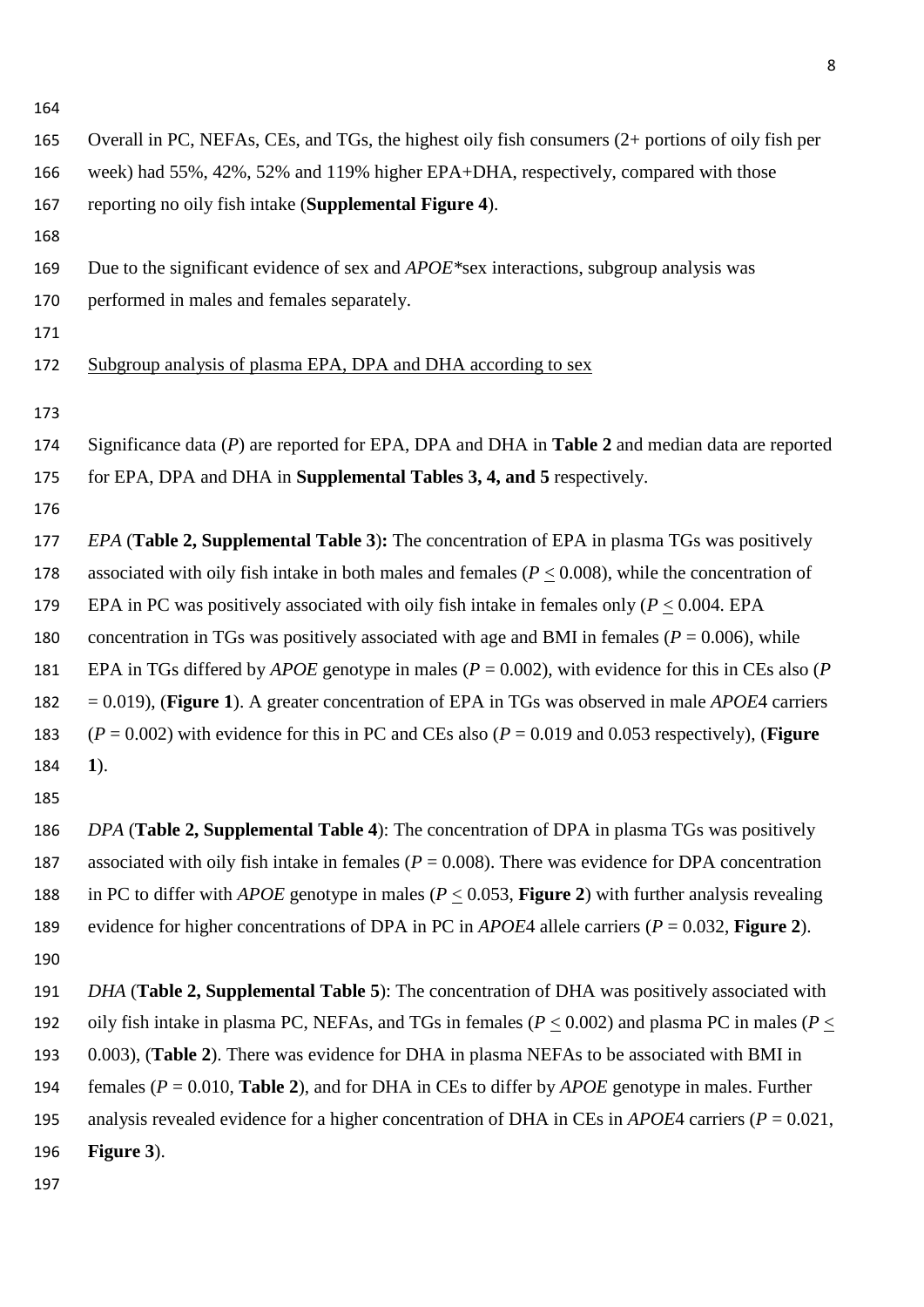#### **Discussion**

 EPA and DHA have been widely reported for their beneficial effects on cardiovascular and 200 cognitive health  $1-4/18$  but a high level of variation in associations between intake and blood and 201 tissue status has been observed <sup>8</sup>. The current analysis aimed to identify factors associated with concentrations of EPA, DPA and DHA in major lipid fractions in plasma from individuals consuming their usual diet in order to identify sources of variation in these concentrations. Identification of the contribution that oily fish intake, sex, age, BMI and *APOE* genotype make to EPA, DPA and DHA status is important for two reasons. First it will highlight the sources of the heterogeneity in status of these fatty acids, contributing to a better understanding of the use of fatty acid profiles as a measure of dietary intake amongst different population subgroups. Secondly, it may allow the development of sub-group specific recommendations for LC n-3 PUFA intake.

 The current study reports associations for multiple confounding variables with the relative and absolute concentrations of EPA, DPA and DHA in different plasma lipids. The relative concentration allows investigation of LC n-3 PUFA concentrations in relation to all other fatty acids within the plasma pool (% unit changes), while the absolute concentration allows investigation of µg/ml unit changes in LC n-3 PUFAs independently of any other fatty acid within the plasma pool. Both ways of expressing the data are useful and informative and both are used in the literature in the field. The absolute concentration of a fatty acid within any plasma lipid fraction will be influenced by the total concentration of that fraction. The absolute concentration of a particular fatty acid may differ between individuals or between sub-groups while the relative concentration of that fatty acid may not be different between those individuals or sub-groups. Conversely, the relative concentration could be different but the absolute concentration may not be. Plasma lipids are involved in transport of fatty acids between tissues where they have different actions depending upon their structure. Hence, the absolute concentration of a fatty acid in a plasma lipid reflects the exposure of tissues to that fatty acid and hence is likely to be a meaningful way of reporting the fatty acid. Conversely, fatty acids often compete with one another for metabolism or for function and hence the relative concentration of each fatty acid (i.e. %) is also likely to be meaningful.

 Quantitatively, PC is the main plasma LC n-3 PUFA pool and the current study reports a greater relative concentration of EPA+DHA in plasma PC (**Supplemental Figure 4**) in individuals consuming 2+ portions of oily fish a week compared to those who reported not consuming oily fish, as well as positive associations between EPA, DPA and DHA in other plasma lipid fractions and oily fish intake. Positive associations for oily fish intake and EPA and DHA are reported for plasma 230 phospholipids  $19-21$  which are confirmed by data from the current analysis which shows 55% higher EPA+DHA in plasma PC in those consuming two portions of oily fish (each 150 g) per week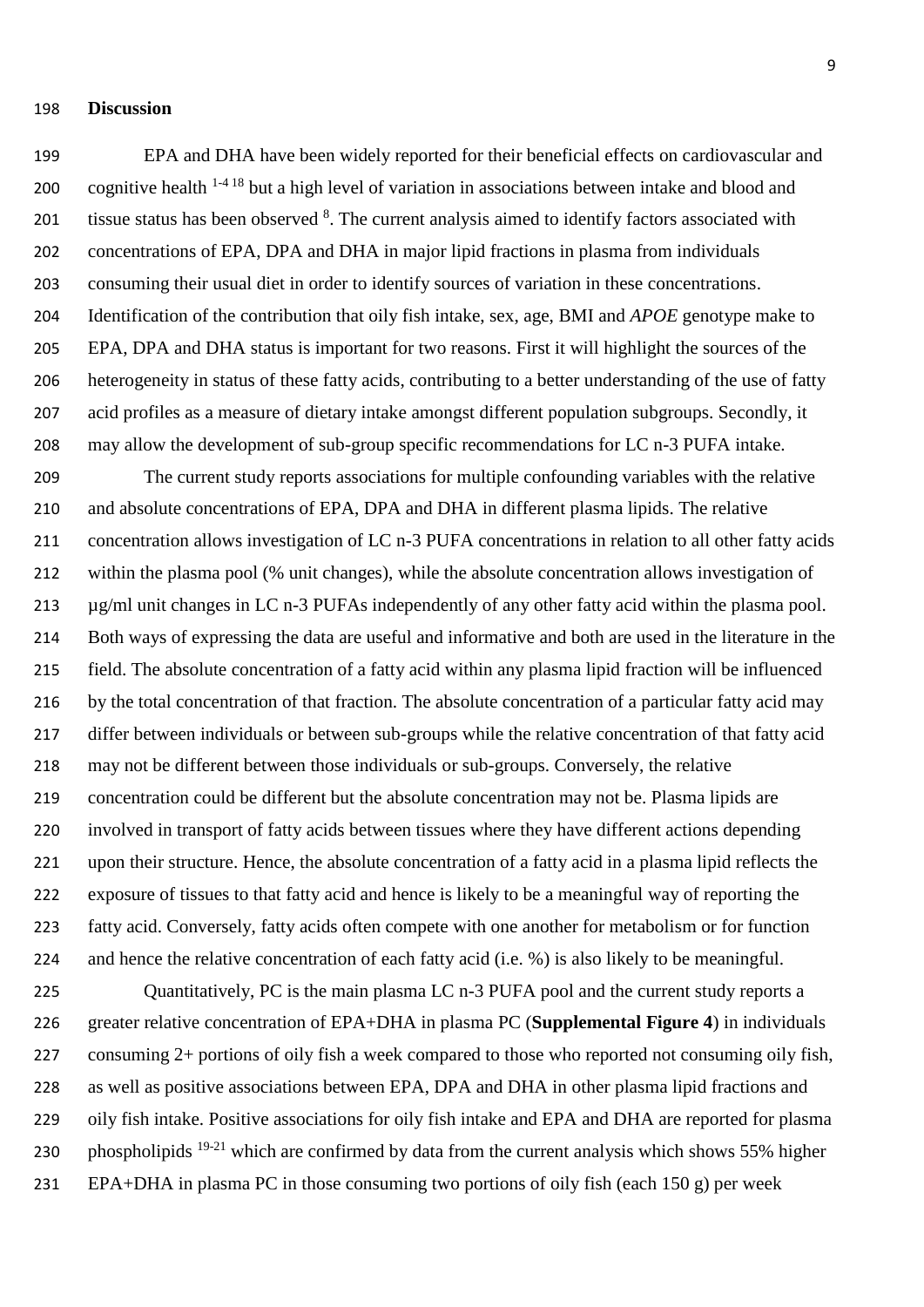compared with those reporting no oily fish consumption. Two portions of oily fish supply about 4-5 233 g of EPA+DHA per week, equivalent to 600-700 mg per day<sup>22 23</sup>. Previous studies report 234 comparable increases of 81% in plasma phospholipid EPA+DHA, and 8.8 ug/ml and 8.5 ug/ml in total plasma EPA and DHA respectively following 16 week consumption of oily fish providing 485 236 mg EPA+DHA per day  $^{20}$  and 6 week consumption of oily fish providing 927 mg EPA+DHA per 237 day, respectively<sup>21</sup>. Overall, the findings of the current analysis support existing reports that oily fish intake is associated with, and at a population level is the main determinant of, LC n-3 PUFAs 239 in all major blood lipid pools, which may therefore be used as biomarkers of oily fish intake  $4^{19\,24}$   $25$ . Our analysis does not clearly indicate which plasma lipid fraction would best reflect dietary intake of EPA and DHA, since, in general all four plasma lipid fractions showed dose-dependent increases in EPA and DHA concentration (both absolute and relative) with increasing frequency of oily fish consumption.

 There is some evidence that age influences the concentration of EPA and DHA in various 245 plasma fatty acid fractions, which has been attributed in part to higher habitual fish intake with increasing age. Oily fish intake was controlled for in the current statistical analysis, allowing clearer attribution of any observed associations of age with EPA, DPA and DHA concentrations to altered metabolism and not to dietary differences in intakes of oily fish. Any influence of *APOE* group distribution was also ruled out as, despite a greater number of individuals aged 50-59 yr being included in the current analysis, there was no significant difference in the distribution of *APO E*2, *E*3 and *E*4 genotypes between age groups (data not shown). A 28 d stable isotope tracer study in young (mean age 27 y) vs older (mean age 77 y) adults reported a 1-2 fold greater enrichment of  $^{13}$ C–DHA in plasma phospholipids and CEs in the older age group, suggesting a medium term age- related difference in DHA homeostasis associated with accumulation of DHA in the circulation in 255 older people  $^{26}$ . The findings of the current analysis support reports of increased plasma DHA with 256 increasing age  $11\frac{27\,28}{3}$  and we further also report positive associations between age and EPA and DPA, suggesting LC n-3 PUFAs accumulate in plasma pools during ageing. However, this may in part be due to an increase in circulating cholesterol and CE with age (**Table 3**). Evidence of positive 259 associations of plasma total cholesterol with age dates back to the late  $1970s^{29}$ , and these have been reported in both males and females <sup>30</sup> . Increased circulating LDL (**Table 3**) may be reflected in higher absolute total PC and CE concentrations with age (*P* = 0.008 and 0.018, age 20-29 vs 60+ yr for PC and CE respectively, data not shown) and we observed that total cholesterol (TC) and LDL- cholesterol (LDLC) concentrations were significantly positively correlated with LC n-3 PUFA concentrations in PC (TC, *P* = <0.001, 0.003, 0.027; LDLC *P* = <0.001, <0.001, 0.003, absolute EPA, DPA and DHA respectively, data not shown), and that TC, LDLC and high density lipoprotein cholesterol (HDLC) concentrations were positively correlated with LC n-3 PUFA in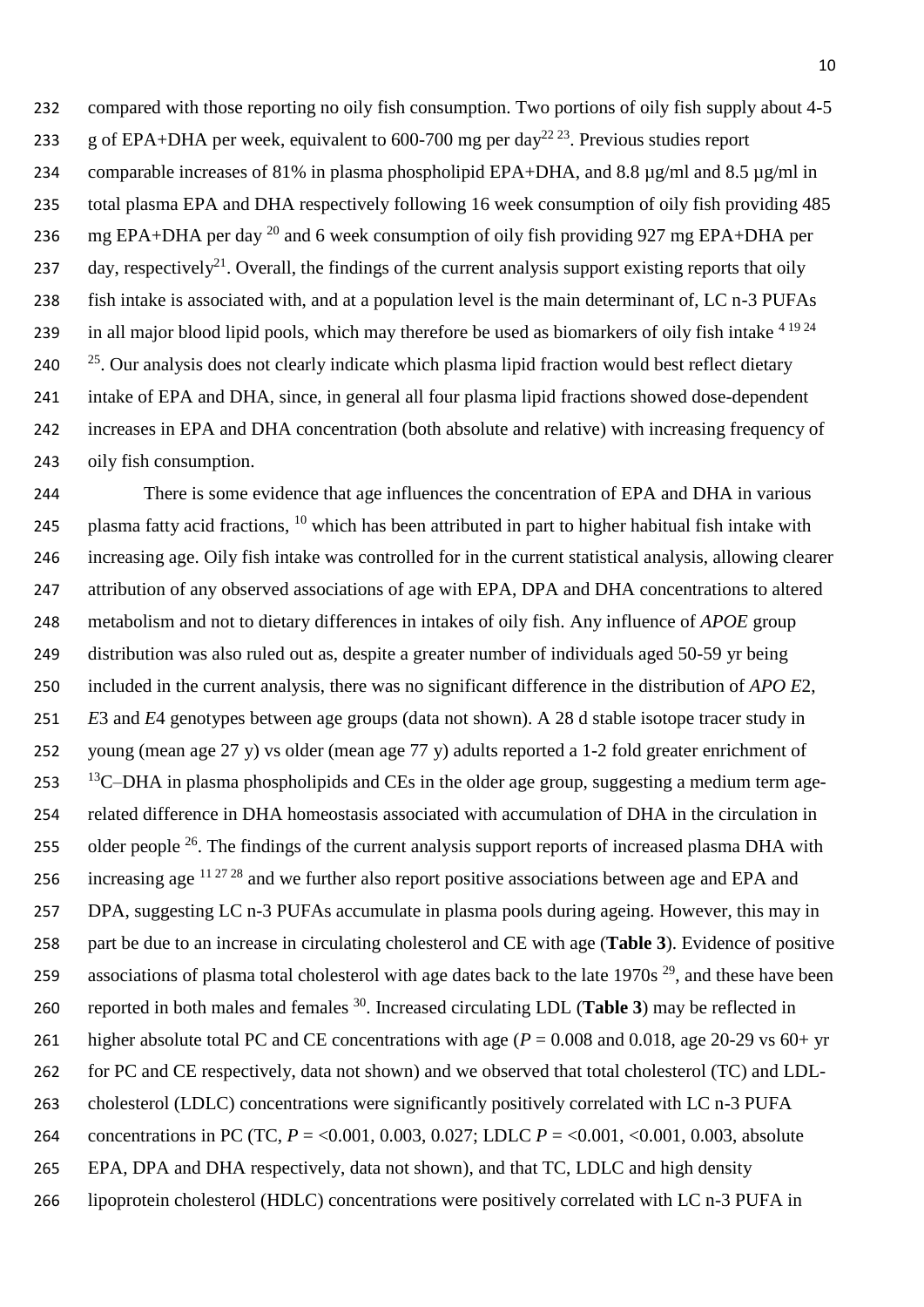267 CEs (TC,  $P = 0.001$ , 0.002 absolute EPA and DHA respectively, LDL,  $P = 0.001$ , 0.046, 0.055 absolute EPA, relative DPA and DHA respectively, HDLC, *P* = 0.046 relative DPA, data not shown). These data suggest CE levels may play a significant role in the association of age with LC n-3 PUFAs reported in this analysis.

 Insulin has a role in the regulation of genes involved in whole body lipid homeostasis 272 including in the removal of lipids from the circulation<sup>31</sup>; in cases of insulin resistance, such removal can be compromised. The occurrence of insulin resistance is reported to rise with increasing age and BMl and despite individuals with diabetes or a fasting glucose concentration > 6.5 mmol/L being excluded from the current analysis, differences in fasting glucose were still evident between age and BMI groups (glucose positively correlated with age and BMI; *P* <0.001 277 both, data not shown). Thus, insulin resistance may contribute to the higher EPA and DPA concentrations in plasma lipid pools observed with increasing age and BMI.

 Increasing body fatness and obesity influence many aspects of fatty acid and lipid metabolism and contribute to disease states such as hypertriglyceridemia, diabetes, and fatty liver 281 disease ; loss of insulin sensitivity with increasing adiposity results in adipose tissue lipolysis 282 and associated higher plasma NEFA concentrations  $32-34$ . In the current analysis, there was no correlation between total NEFA concentrations and BMI (data not shown); however, significant, but complex, associations between BMI and LC n-3 PUFAs were evident in plasma TGs, with an overall trend towards lower relative concentrations of EPA and DHA with increasing BMI, which is 286 consistent with previous observations . Increased β-oxidation of DHA associated with increased 287 BMI may in part explain lower proportions of LC n-3 PUFAs in TGs<sup>36</sup> although altered TG synthesis and/or selective tissue uptake and partitioning in obesity may also be involved. We observed no association of BMI with absolute plasma concentrations of LC n-3 PUFAs and suggest the lower relative concentrations (i.e., %) of EPA and DHA are likely to be offset by increases in total TG concentrations with increasing BMI.

 The proteins encoded by the *APOE* gene play a major role in the transport and metabolism of lipids via interaction with LDL receptors (LDLRs). Two common polymorphisms (rs7412 and rs429358) of the *APOE* gene in humans result in three protein isoforms, APOE2, E3 and E4. APOE2 and APOE3 are found in the circulation mainly on high density lipoproteins (HDLs) whereas APOE4 is found preferentially on very low density lipoproteins (VLDLs) with lower 297 concentrations residing on HDLs <sup>37</sup>. The *APOE4* allele has been associated with reduced longevity  $\frac{38}{3}$ , and enhanced risk of cardiovascular disease  $\frac{39}{3}$  and Alzheimer's disease  $\frac{40}{3}$ . Although centrally involved in fatty acid transport and handling in plasma and tissues (and in particular within the brain where *APOE* is almost the only apolipoprotein present), the impact of *APOE* genotype on these processes, and the contribution of dysregulated EPA and DHA metabolism to disease risk is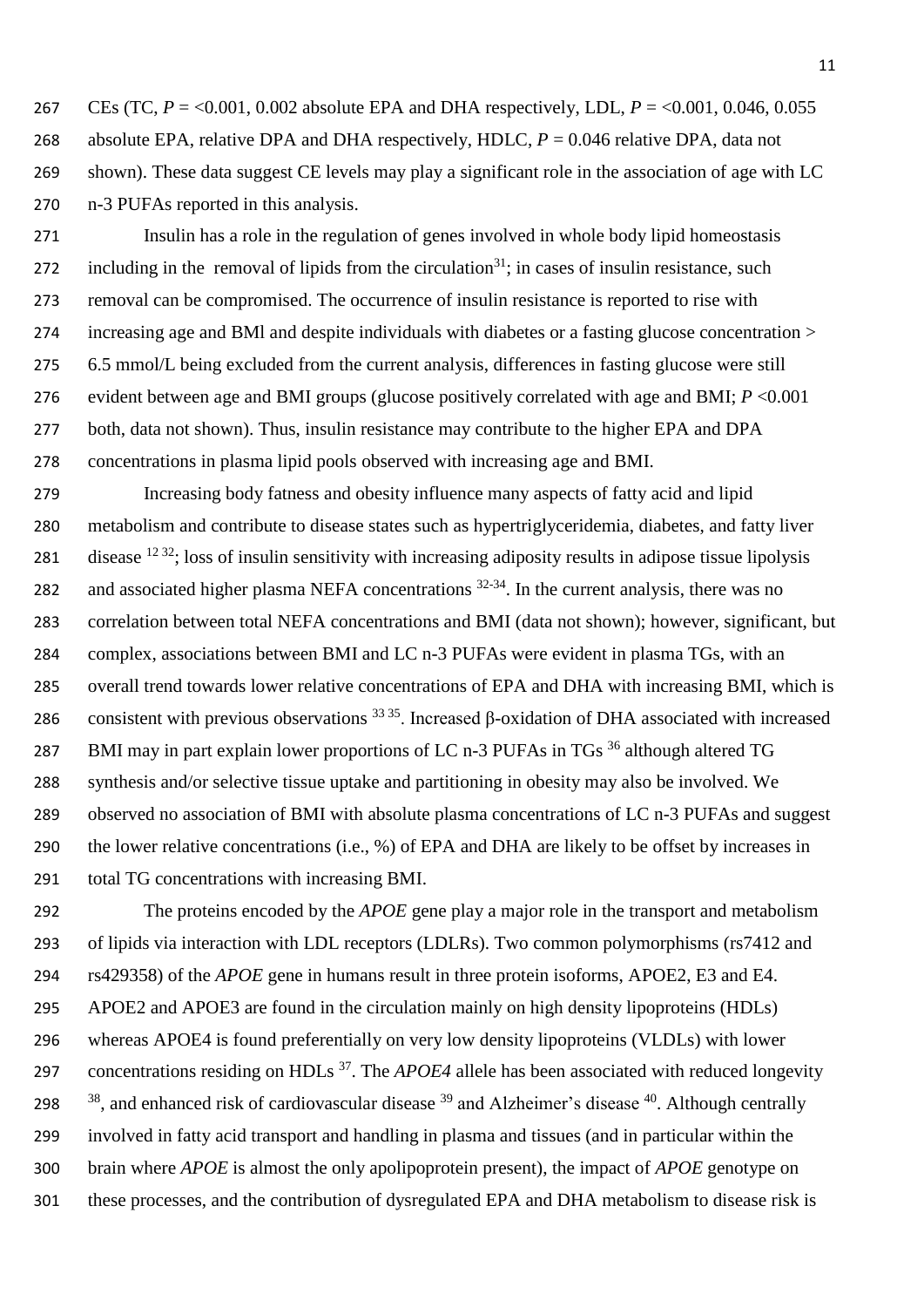302 unknown. However,  ${}^{13}C$ -DHA labelling studies provide evidence that DHA metabolism is 303 disturbed in those who are *APOE4* carriers <sup>41</sup>.

 In the current analysis, *APOE4* carriers had significantly higher concentrations of TC and HDLC, and lower concentrations of LDLC (**Table 3**); however, sex\**APOE* genotype interactions were evident and in male *APOE4* carriers we observed to have significantly higher concentrations of LDLC as well as of total CEs (data not shown). One advantage of investigating associations in individual plasma lipid classes as opposed to total lipid is that possible effects of *APOE* and lipoprotein transport and metabolism may be more easily identified. If the associations between *APOE* and LC n-3 PUFAs are seen to occur in lipid pools which are predominantly related to LDL and VLDL particles, they may reflect the dysregulation in lipoprotein handling in people with the *E*4 allele. However, if the associations between LC n-3 PUFA and *APOE* genotype are seen to occur across all lipid pools, they may be indicative of alternative mechanisms. Further subgroup analysis indicated higher EPA, DPA and DHA concentrations in CEs, EPA and DPA in PC, and EPA in TGs in male *APOE4* carriers relative to the non-carrier groups. The higher EPA and DHA may reflect higher overall CE and PC concentrations; however, the lack of association between *APOE* genotype and fatty acid concentrations in females is suggestive of a sex specific association independent of CE and PC metabolism.

 Interestingly, we have previously reported *APOE* genotype mediated differences in the response of plasma EPA and DHA to a fish oil supplement given over eight weeks in males, with lower enrichment in total lipid and phospholipid EPA and DHA in *APOE4* carriers relative to the 322 wild-type *APOE3/E3* genotype, but only in overweight participants <sup>14</sup>. The aetiology of these associations with LC n-3 PUFA metabolism is currently unknown. As with the association with age, higher plasma LC n-3 PUFAs in *APOE4* carriers may reflect reduced tissue uptake and DHA accumulating in the circulation. Although lower overall concentrations of *APOE* were observed in *APOE4* carriers (data not shown) no difference in plasma *APOE* concentrations were evident between sexes, which potentially could have contributed to the differential associations of *APOE* genotype with EPA, DPA and DHA concentrations. The preferential binding of VLDL by *APOE4*  and possible associations of *APOE* genotype with PC and CE synthesis and cellular uptake of EPA and DHA via the LDLR family, LDLR concentrations and specific LC PUFA transporters such as the MFSD2A transporter in the brain may be involved, and are worthy of future investigations. Associations between sex and the activity of these transporters and receptors would also be of interest, along with sex and *APOE* associations with FADS and ELOVL genes which encode desaturation and elongation enzymes required for the synthesis of LC n-3 PUFAs. Differential synthesis of EPA and DHA has been reported between sexes; Pawlosky *et al* report greater ability of females to convert ALA to DHA through increased conversion of DPA to DHA compared to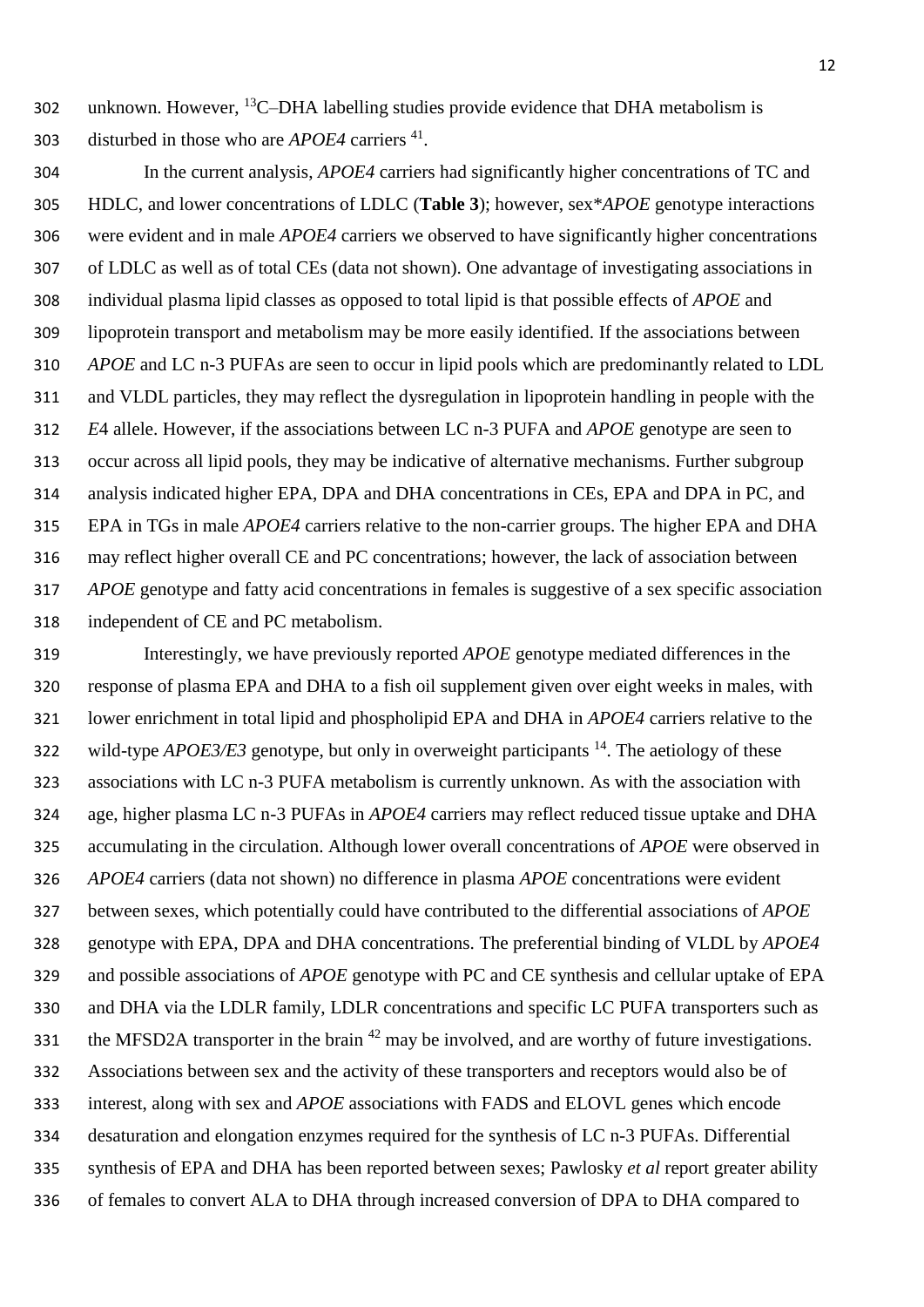males when consuming a beef based diet. These results were not observed when consuming a fish based diet in which the capacity to convert DPA to DHA was equal between males and females. These findings suggest LC n-3 PUFA metabolism in females may be more sensitive to dietary 340 alterations or may be affected by hormonal regulation<sup>43</sup>. Indeed there is evidence for up-regulation of the desaturase-elongase pathway via oestrogenic actions resulting in increased conversion of 342 ALA to  $EPA^{19\,44\,45}$  and to DHA<sup>11 1346</sup> indicating significant effects of female sex hormones on the metabolism of LC n-3 PUFAs. Consistent with these observations, there is evidence for an increase in DHA in relation to EPA and DPA at baseline and in response to EPA+DHA intake in females compared to males  $47\frac{48}{3}$ . The current analysis further reports lower concentrations of both DPA (- 36% lower absolute concentration in TGs) and EPA (20% lower absolute concentration in TGs) in females but does not report higher concentrations of DHA in females or find a significant effect of sex on the ratio of DPA: DHA (*P* >0.50, data not shown). However, these results are also in 349 contrast to other reports describing increased concentrations of EPA and DHA in females <sup>1944 45</sup>. These data from the current analysis suggest investigation into associations between sex, *APOE,*  and fatty acid synthesis enzymes and transporters would be of worthwhile to further understand the mechanisms by which these associations occur.

 In conclusion, we report concentrations of EPA, DPA and DHA to vary across *APOE*  genotype and that sex is an important factor to consider when evaluating LC n-3 PUFA concentrations in these genotypic subgroups. Our results also confirm that concentrations of EPA, DPA and DHA in plasma pools are suitable population markers of oily fish consumption and show that age and sex are important contributors to the variation in EPA, DPA and DHA concentrations in plasma lipids independent of *APOE* genotype. These variables should be considered when interpreting LC n-3 PUFA concentrations as a marker of dietary intake and when suggesting dietary LC n-3 PUFA recommendations to ensure benefits are achieved across population subgroups. Investigation into the handling of supplemental EPA and DHA in these subgroups is to be addressed in a further publication and could provide the basis for more detailed advice. However, the aetiology and physiological significance of the interaction between sex and *APOE* genotype and its association with EPA, DPA and DHA status still requires further investigation.

## **Acknowledgements**

The authors thank Christine Williams and Muriel Caslake for study design contributions, and

Dorothy Bedford, Josephine Cooney, Frances L Napper, Lesley Farrell, Christine Gourlay, Jilly P

- Grew, Elaine McDonald, Elizabeth Murray, Julie Stannard, Grace Stewart, May Stewart, Philip
- Stewart, Elli Vastardi and Jan Luff for technical assistance.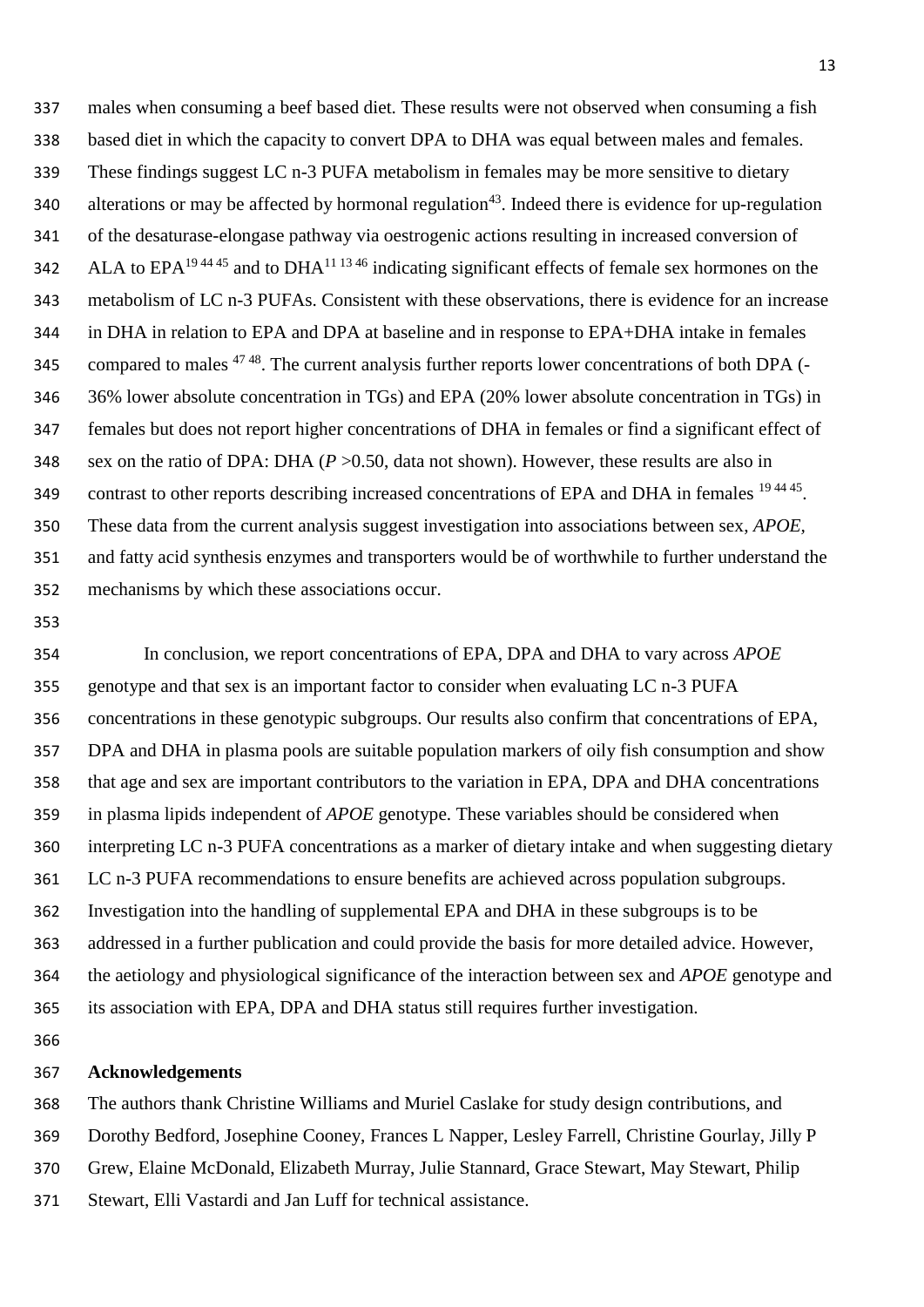#### **Authors' responsibilities**

- The authors' responsibilities were as follows: GL, CKA, JCM, CJP, PCC and AMM (the study
- management group) were responsible for designing the original FINGEN study and supervising all
- aspects of the reported work; EAM, BMK, PJC and CKA recruited and screened volunteers, carried
- out the intervention, collected the blood samples and collected the anthropometric, questionnaire
- and compliance data; HLF conducted the laboratory analysis reported herein; HLF and MI
- conducted statistical analysis; HLF wrote the draft of the manuscript; all authors contributed to the
- final version of the manuscript.
- 

## **Conflicts of interest**

- PCC is an advisor to Pronova BioPharma, Aker Biomarine, Smartfish, Sancilio, Solutex, Dutch
- State Mines, Cargill and Danone/Nutricia. None of the other authors has any conflict to declare.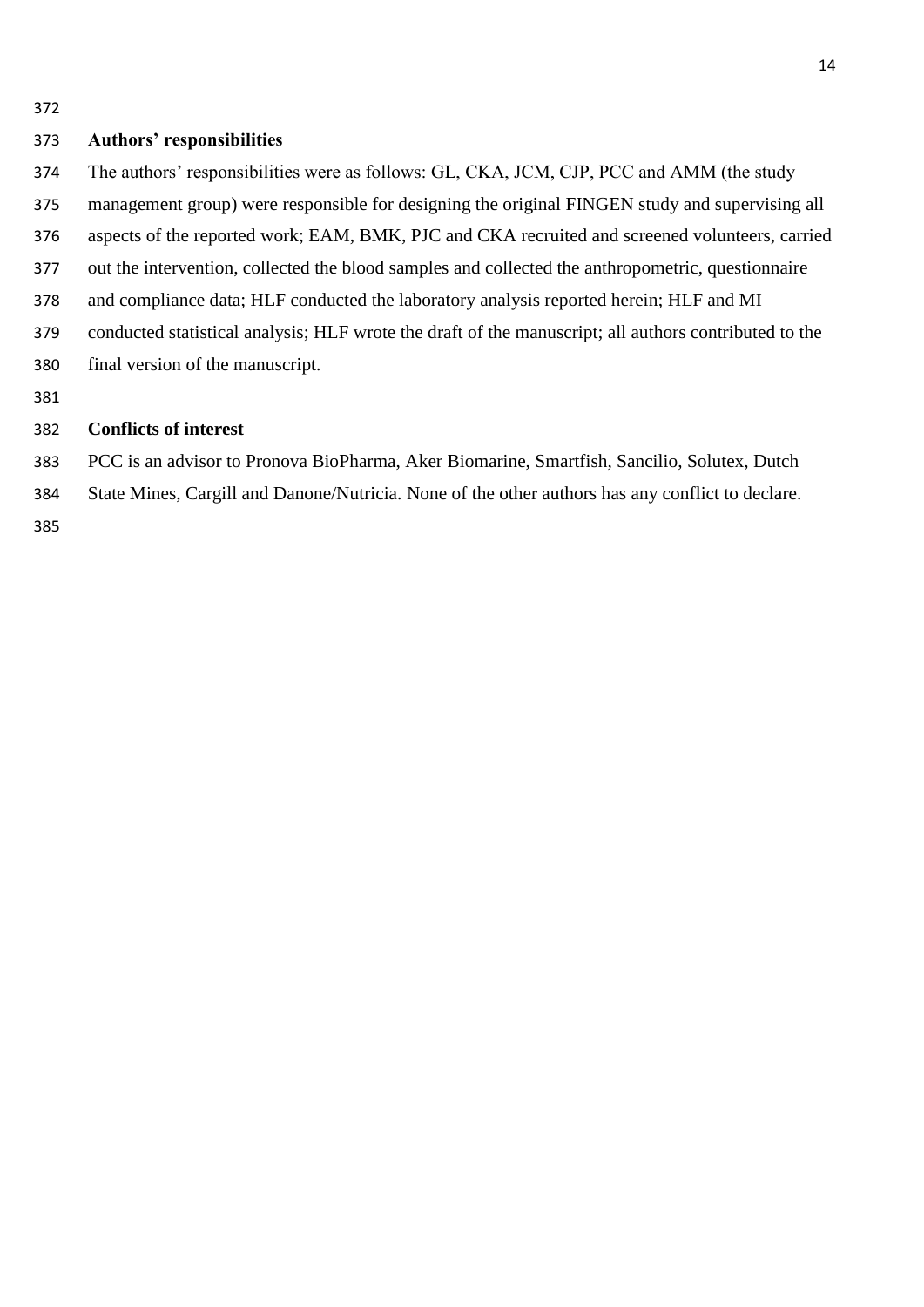## **References**

- 1. Calder PC. Mechanisms of action of (n-3) fatty acids. *J Nutr* 2012;142(3):592S-99S.
- 2. Calder PC. Functional Roles of Fatty Acids and Their Effects on Human Health. *JPEN J Parenter Enteral Nutr* 2015;39(1 Suppl):18S-32S.
- 3. Djousse L, Akinkuolie AO, Wu JH, Ding EL, Gaziano JM. Fish consumption, omega-3 fatty acids and risk of heart failure: a meta-analysis. *Clin Nutr* 2012;31(6):846-53.
- 4. Caslake MJ, Miles EA, Kofler BM, Lietz G, Curtis P, Armah CK, et al. Effect of sex and genotype on cardiovascular biomarker response to fish oils: the FINGEN Study. *The American journal of clinical nutrition* 2008;88(3):618-29.
- 5. Calder PC. Very long-chain n-3 fatty acids and human health: fact, fiction and the future. *Proc Nutr Soc* 2017:1-21.
- 6. SACN. *Advice on Fish Consumption: Benefits and Risks*. United Kingdom: TSO; 2004.
- 7. Penny M. Kris-Etherton, Harris WS, Appel LJ. Fish Consumption, Fish Oil, Omega-3 Fatty Acids, and Cardiovascular Disease. *Circulation* 2002;106(21):2747-57.
- 8. Browning LM, Walker CG, Mander AP, West AL, Madden J, Gambell JM, et al. Incorporation of eicosapentaenoic and docosahexaenoic acids into lipid pools when given as supplements providing doses equivalent to typical intakes of oily fish. *The American journal of clinical nutrition* 2012;96(4):748-58.
- 9. Bakewell L, Burdge GC, Calder PC. Polyunsaturated fatty acid concentrations in young men and women consuming their habitual diets. *Br J Nutr* 2007;96(1):93.
- 10. Crowe FL, Skeaff CM, Green TJ, Gray AR. Serum n-3 long-chain PUFA differ by sex and age in a population-based survey of New Zealand adolescents and adults. *Br J Nutr* 2008;99(1):168-74.
- 11. Walker CG, Browning LM, Mander AP, Madden J, West AL, Calder PC, et al. Age and sex differences in the incorporation of EPA and DHA into plasma fractions, cells and adipose tissue in humans. *Br J Nutr* 2014;111(4):679-89.
- 12. Thifault E, Cormier H, Bouchard-Mercier A, Rudkowska I, Paradis A-M, Garneau V, et al. Effects of Age, Sex, Body Mass Index and APOE Genotype on Cardiovascular Biomarker Response to an n-3 Polyunsaturated Fatty Acid Supplementation. *J Nutrigenet Nutrigenomics* 2013;6(2):73-82.
- 13. Giltay EJ, Gooren LJ, Toorians AW, Katan MB, Zock PL. Docosahexaenoic acid concentrations are higher in women than in men because of estrogenic effects. *The American journal of clinical nutrition* 2004;80:1167-74.
- 14. Chouinard-Watkins R, Conway V, Minihane AM, Jackson KG, Lovegrove JA, Plourde M. Interaction between BMI and APOE genotype is associated with changes in the plasma long-chain-PUFA response to a fish-oil supplement in healthy participants. *The American journal of clinical nutrition* 2015;102(2):505-13.
- 15. Hodson L, Skeaff CM, Fielding BA. Fatty acid composition of adipose tissue and blood in humans and its use as a biomarker of dietary intake. *Prog Lipid Res* 2008;47(5):348-80.
- 16. Folch J, Lees M, Stanley GHS. A simple method for the isolation and purification of total lipides from animal tissues. *J Biol Chem* 1956;226:497-509.
- 17. Fisk HL, West AL, Childs CE, Burdge GC, Calder PC. The use of gas chromatography to analyze compositional changes of fatty acids in rat liver tissue during pregnancy. *J Vis Exp* 2014(85).
- 18. Calder PC. Very long chain omega-3 (n-3) fatty acids and human health. *Eur. J. Lipid Sci. Technol.* 2014;116(10):1280-300.
- 19. Andersen LF, Solvoll K, Drevon CA. Very-long-chain n-3 fatty acids as biomarkers for intake of fish and n-3 fatty acid concentrates. *The American journal of clinical nutrition* 1996;64:305-11.
- 20. Harris WS, Pottala JV, Sands SA, Jones PG. Comparison of the effects of fish and fish-oil capsules on the n–3
- fatty acid content of blood cells and plasma phospholipids. *The American journal of clinical nutrition* 2007;86:1621–5.
- 21. Visioli F, Rise P, Marangoni F, Galli C. The intake of long chain omega 3 fatty acids through fish versus capsules results in greater increments of their plasma levels. *Oléagineux, Corps gras, Lipides* 2004;11(2):116-17.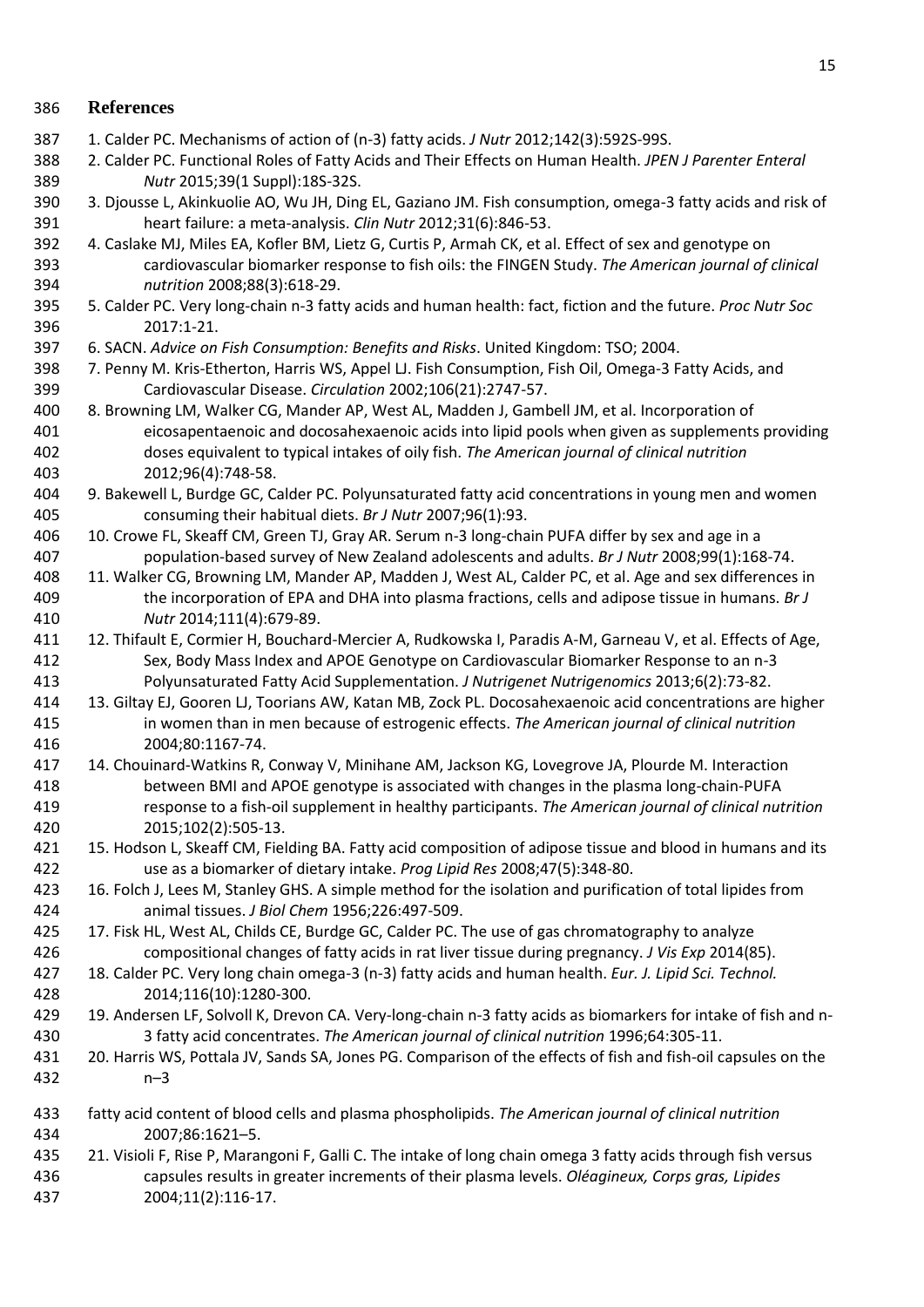- 22. Calder PC. n-3 Fatty acids and cardiovascular disease: evidence explained and mechanisms explored. *Clin Sci (Lond)* 2004;107(1):1-11.
- 23. Lee JH, O'Keefe JH, Lavie CJ, Harris WS. Omega-3 fatty acids: cardiovascular benefits, sources and sustainability. *Nat Rev Cardiol* 2009;6(12):753-8.
- 24. Arab L. Biomarkers of Fat and Fatty Acid Intake. *J. Nutr.* 2003;133:9255-325.
- 25. Harris WS, Sands SA, Windsor SL, Ali HA, Stevens TL, Magalski A, et al. Omega-3 fatty acids in cardiac biopsies from heart transplantation patients: correlation with erythrocytes and response to supplementation. *Circulation* 2004;110(12):1645-9.
- 26. Plourde M, Chouinard-Watkins R, Vandal M, Zhang Y, Lawrence P, Brenna JT, et al. Plasma incorporation, apparent retroconversion and beta-oxidation of 13C-docosahexaenoic acid in the elderly. *Nutr Metab (Lond)* 2011;8:5.
- 27. Rees D, Miles EA, Banerjee T, Wells SJ, Roynette CE, Wahle KW, et al. Dose-related effects of eicosapentaenoic acid on innate immune function in healthy humans: a comparison of young and older men. *The American journal of clinical nutrition* 2006;83:331-42.
- 28. Cunnane SC, Chouinard-Watkins R, Castellano CA, Barberger-Gateau P. Docosahexaenoic acid homeostasis, brain aging and Alzheimer's disease: Can we reconcile the evidence? *Prostaglandins Leukot Essent Fatty Acids* 2013;88(1):61-70.
- 29. Committee TLRCPE. Plasma lipid distributions in selected North American populations: the Lipid Research Clinics Program Prevalence Study. *Circulation* 1979;60:427-39.
- 30. Schaefer EJ, Lamon-Fava S, Cohn SD, Schaefer MM, Ordovas JM, Castelli WP, et al. Effects of age, gender, and menopausal status on plasma low density lipoprotein cholesterol and apolipoprotein B levels in the Framingham Offspring Study. *J. Lipid Res.* 1994;35: 779-92.
- 31. Stahl A, Evans JG, Pattel S, Hirsch D, Lodish HF. Insulin Causes Fatty Acid Transport Protein Translocation and Enhanced Fatty Acid Uptake in Adipocytes. *Developmental Cell* 2002;2:477-88.
- 32. Sorci-Thomas M, Babiak J, Rudel LL. Lecithin-Cholesterol Acyltransferase (LCAT) Catalyzes Transacylation of Intact Cholesteryl Esters. *J. Biol. Chem.* 1989;265(5):2665-70.
- 33. Micallef M, Munro I, Phang M, Garg M. Plasma n-3 Polyunsaturated Fatty Acids are negatively associated with obesity. *Br J Nutr* 2009;102(9):1370-4.
- 34. Jensen MD, Haymond MW, Rizza RA, Cryer PE, Miles JM. Influence of body fat distribution on free fatty acid metabolism in obesity. *J Clin Invest* 1989;83(4):11681173.
- 35. Klein-Platat, Drai J, Oujaa M, Schlienger JL, C. S. Plasma fatty acid composition is associated with the metabolic syndrome and low-grade inflammation in overweight adolescents. *Am J Clin Nutr.* 2005;82((6):):1178-84.
- 36. Plourde M, Chouinard-Watkins R, Rioux-Perreault C, Fortier M, Dang MT, Allard MJ, et al. Kinetics of 13C-DHA before and during fish-oil supplementation in healthy older individuals. *The American journal of clinical nutrition* 2014;100(1):105-12.
- 37. Gregg RE, Zech LA, Schaefer EJ, Stark D, Wilson D, H. Bryan Brewer J. Abnormal In Vivo Metabolism of Apolipoprotein E4 in Humans. *The Journal of Clinical Investigation,* 1986;78:815-21.
- 38. Soerensen M, Dato S, Tan Q, Thinggaard M, Kleindorp R, Beekman M, et al. Evidence from case-control and longitudinal studies supports associations of genetic variation in APOE, CETP, and IL6 with human longevity. *Age (Dordr)* 2013;35(2):487-500.
- 39. Bennet AM, Di Angelantonio E, Ye Z, Wensley F, Dahlin A, Ahlbom A, et al. Association of apolipoprotein E genotypes with lipid levels and coronary risk. *Jama* 2007;298(11):1300-11.
- 40. Bertram L, McQueen MB, Mullin K, Blacker D, Tanzi RE. Systematic meta-analyses of Alzheimer disease genetic association studies: the AlzGene database. *Nat Genet* 2007;39(1):17-23.
- 41. Chouinard-Watkins R, Rioux-Perreault C, Fortier M, Tremblay-Mercier J, Zhang Y, Lawrence P, et al. Disturbance in uniformly 13C-labelled DHA metabolism in elderly human subjects carrying the apoE epsilon4 allele. *Br J Nutr* 2013;110(10):1751-9.
- 42. Nguyen LN, Ma D, Shui G, Wong P, Cazenave-Gassiot A, Zhang X, et al. Mfsd2a is a transporter for the essential omega-3 fatty acid docosahexaenoic acid. *Nature* 2014;509(7501):503-6.
- 43. Pawlosky R, Hibbeln J, Lin Y, Salem N. n-3 Fatty acid metabolism in women. *British Journal of Nutrition* 2003;90(05):993-95.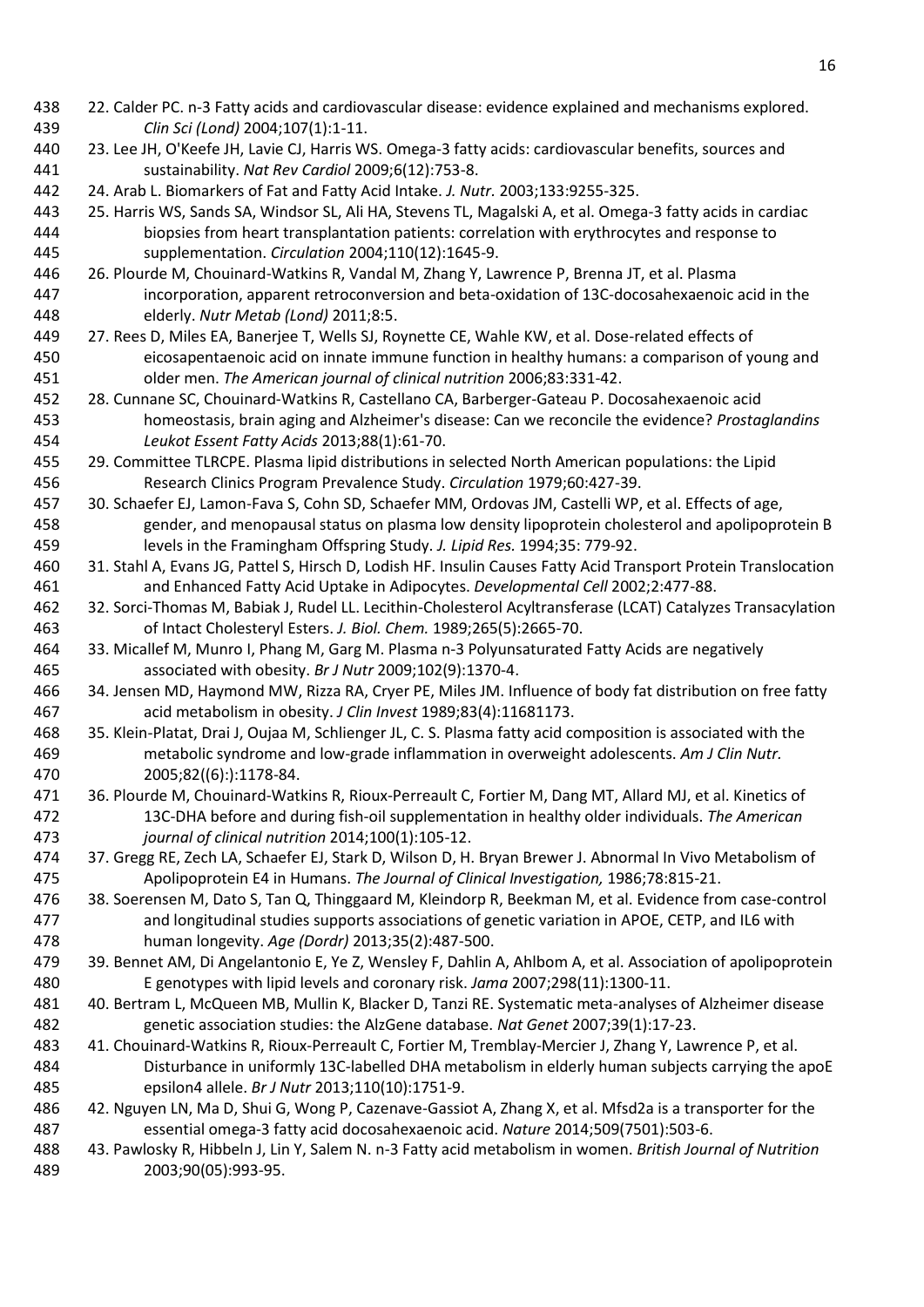- 44. Katan MB, Deslypere JP, Angelique P. J. M. van Birgelen, Penders M, Zegwaard M. Kinetics of the incorporation of dietary fatty acids into serum cholesteryl esters, erythrocyte membranes, and adipose tissue: an 18-month controlled study. *J Lipid Res* 1997;38:2012-22.
- 45. Childs CE, Kew S, Finnegan YE, Minihane AM, Leigh-Firbank EC, Williams CM, et al. Increased dietary α- linolenic acid has sex-specific effects upon eicosapentaenoic acid status in humans: re-examination of data from a randomised, placebo-controlled, parallel study. *Nutrition Journal* 2014;13(113).
- 46. Childs CE, Romeu-Nadal M, Burdge GC, Calder PC. Gender differences in the n-3 fatty acid content of tissues. *Proc Nutr Soc* 2008;67(1):19-27.
- 47. Metherel AH, Armstrong JM, Patterson AC, Stark KD. Assessment of blood measures of n-3 polyunsaturated fatty acids with acute fish oil supplementation and washout in men and women. *Prostaglandins Leukot Essent Fatty Acids* 2009;81(1):23-9.
- 48. Patterson AC, Chalil A, Aristizabal Henao JJ, Streit IT, Stark KD. Omega-3 polyunsaturated fatty acid blood biomarkers increase linearly in men and women after tightly controlled intakes of 0.25, 0.5,
- and 1 g/d of EPA + DHA. *Nutr Res* 2015;35(12):1040-51.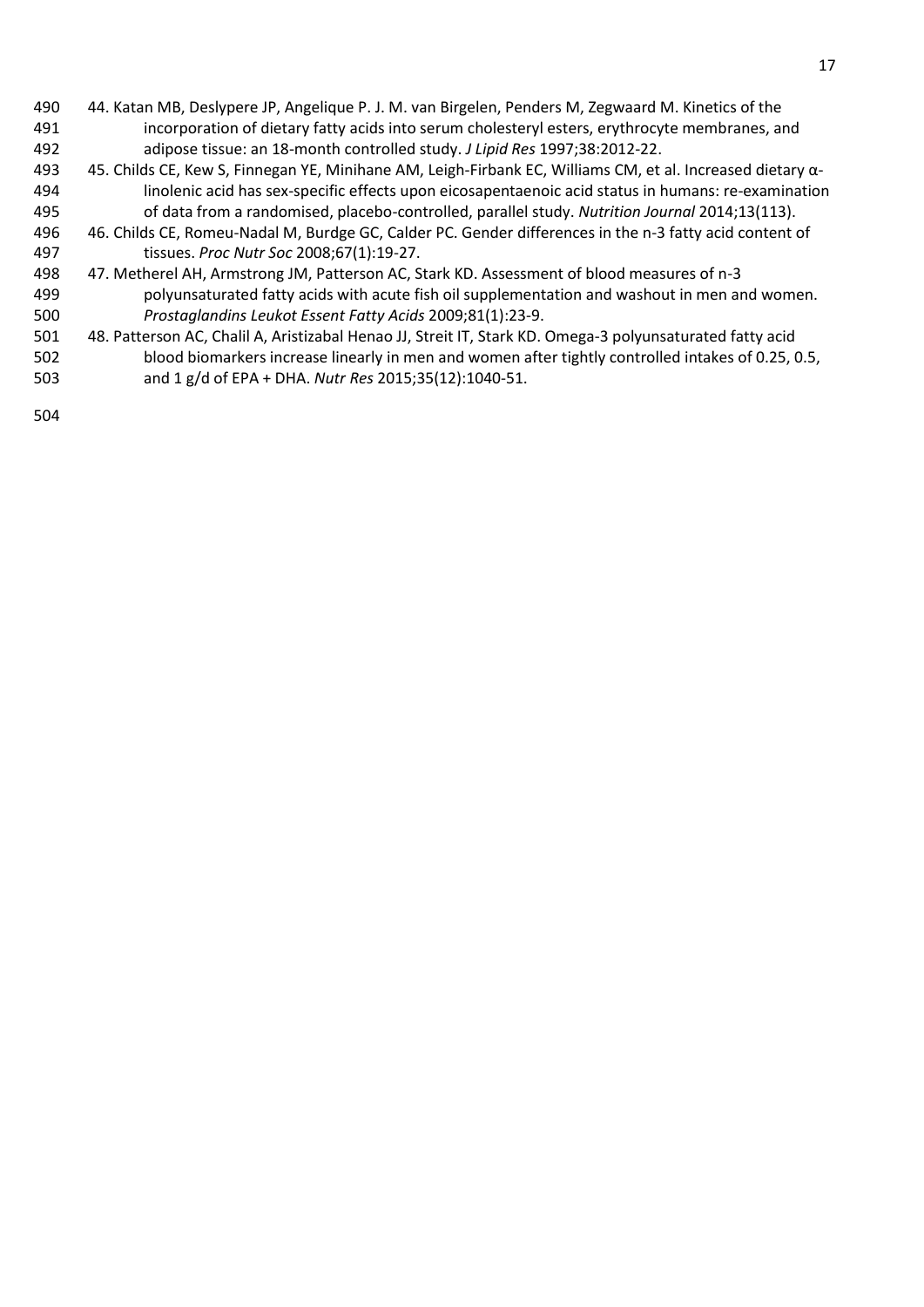## **Table 1**

Median EPA, DPA, and DHA in the plasma lipid fractions and statistical significance (*P*) of the association of oily fish intake, sex, age, and BMI on absolute and relative concentrations of these LC n-3 PUFAs<sup>1</sup>

|                               | <b>EPA</b>               |              |                          |                          |                          |                          |                          |              |
|-------------------------------|--------------------------|--------------|--------------------------|--------------------------|--------------------------|--------------------------|--------------------------|--------------|
|                               | PC                       | <b>NEFAs</b> | <b>CEs</b>               | <b>TGs</b>               | PC                       | <b>NEFAs</b>             | <b>CEs</b>               | <b>TGs</b>   |
|                               | (P)                      | (P)          | (P)                      | (P)                      | (P)                      | (P)                      | (P)                      | (P)          |
|                               | $\%$                     | $\%$         | $\%$                     | $\%$                     | $\mu$ g/ml               | $\mu$ g/ml               | $\mu$ g/ml               | $\mu$ g/ml   |
| Median                        | 1.01                     | 0.43         | 0.77                     | 0.42                     | 15.14                    | 0.85                     | 14.2                     | 2.98         |
| (25th, 75th percentile)       | (0.65, 1.57)             | (0.26, 0.66) | (0.46, 1.10)             | (0.27, 0.65)             | (8.74, 23.23)            | (0.48, 1.47)             | (8.45, 23.45)            | (1.83, 4.72) |
| Oily Fish Intake <sup>2</sup> | 0.055                    |              | 0.004                    | < 0.001                  | 0.018                    |                          | 0.058                    | < 0.001      |
| Sex                           |                          |              | 0.055                    |                          |                          |                          |                          |              |
| Age <sup>3</sup>              | 0.063                    |              |                          |                          | 0.021                    |                          | 0.019                    | 0.034        |
| BMI <sup>4</sup>              | $\overline{\phantom{a}}$ |              | $\overline{\phantom{0}}$ | 0.041                    | $\overline{\phantom{a}}$ | $\overline{\phantom{a}}$ | $\overline{\phantom{a}}$ |              |
|                               |                          | <b>DPA</b>   |                          |                          |                          |                          |                          |              |
|                               | PC                       | <b>NEFAs</b> | <b>CEs</b>               | <b>TGs</b>               | PC                       | <b>NEFAs</b>             | <b>CEs</b>               | <b>TGs</b>   |
|                               | (P)                      | (P)          | (P)                      | (P)                      | (P)                      | (P)                      | (P)                      | (P)          |
|                               | $\%$                     | $\%$         | $\%$                     | $\%$                     | $\mu$ g/ml               | $\mu$ g/ml               | $\mu$ g/ml               | $\mu$ g/ml   |
| Median                        | 0.78                     | 0.31         | 0.07                     | 0.33                     | 11.87                    | 0.62                     | 1.34                     | 2.32         |
| (25th, 75th percentile)       | (0.55, 0.98)             | (0.22, 0.44) | (0.05, 0.12)             | (0.23, 0.47)             | (7.90, 15.67)            | (0.42, 0.86)             | (0.84, 2.51)             | (1.31, 3.51) |
| Oily Fish Intake <sup>2</sup> | 0.022                    |              | $\overline{a}$           | 0.006                    | 0.044                    | $\overline{\phantom{0}}$ | $\blacksquare$           | 0.016        |
| Sex                           | 0.026                    |              |                          | 0.043                    | 0.054                    |                          |                          | < 0.001      |
| Age <sup>3</sup>              | $\overline{\phantom{a}}$ | 0.031        |                          | $\overline{\phantom{a}}$ | $\overline{\phantom{0}}$ |                          | 0.007                    |              |
| BMI <sup>4</sup>              | $\overline{a}$           |              | $\overline{\phantom{0}}$ | 0.006                    |                          |                          | $\overline{\phantom{a}}$ |              |
|                               |                          |              |                          |                          | <b>DHA</b>               |                          |                          |              |
|                               | ${\rm P}{\bf C}$         | <b>NEFAs</b> | <b>CEs</b>               | <b>TGs</b>               | ${\rm P}{\bf C}$         | <b>NEFAs</b>             | <b>CEs</b>               | TGs          |
|                               | (P)                      | (P)          | (P)                      | (P)                      | (P)                      | (P)                      | (P)                      | (P)          |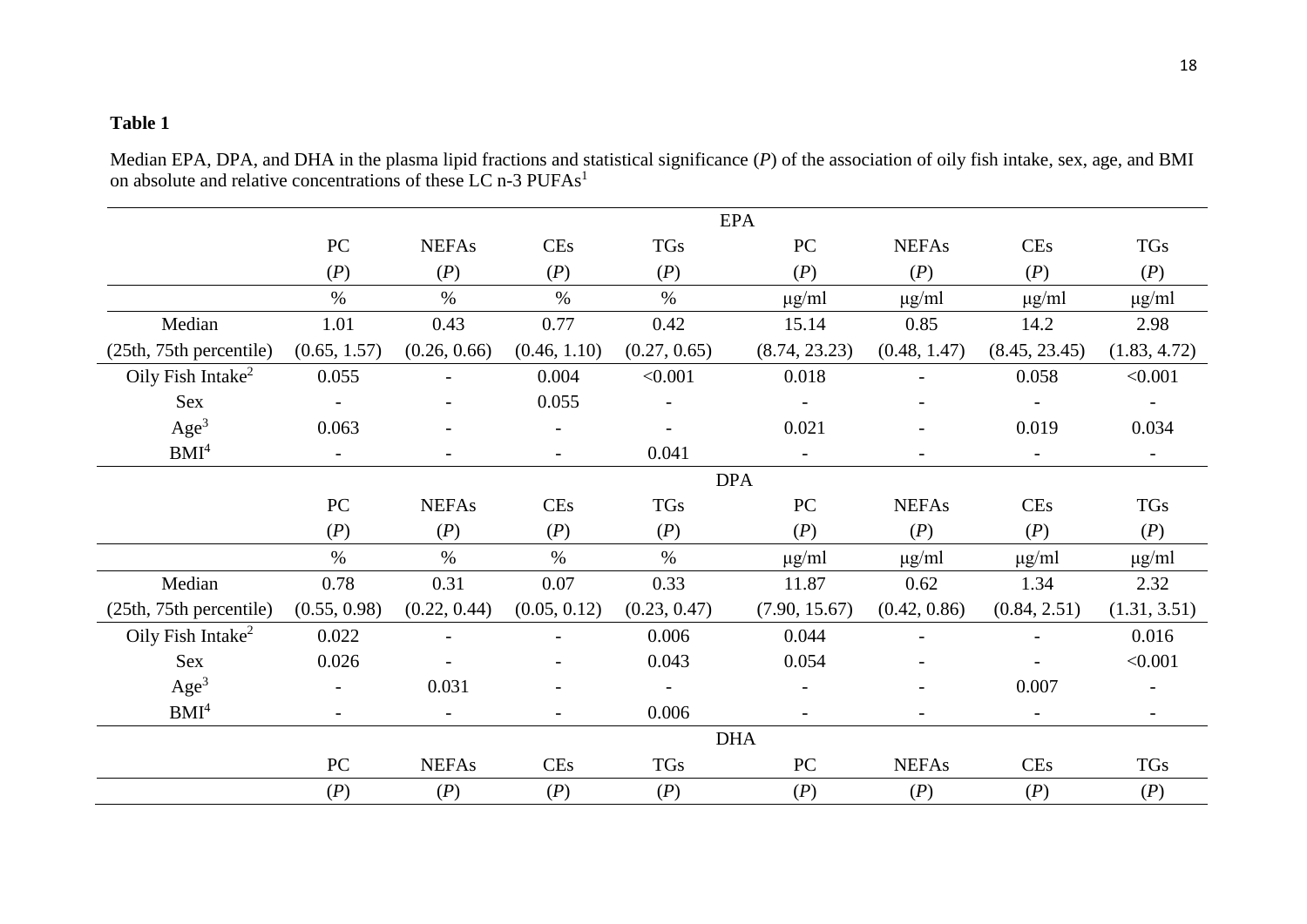|                               | $\%$                     | $\%$                     | $\%$                     | %                        | $\mu$ g/ml               | $\mu$ g/ml               | $\mu$ g/ml               | $\mu$ g/ml   |
|-------------------------------|--------------------------|--------------------------|--------------------------|--------------------------|--------------------------|--------------------------|--------------------------|--------------|
| Median                        | 2.86                     |                          | 0.46                     | 0.61                     | 44.13                    | 2.07                     | 9.01                     | 4.28         |
| (25th, 75th percentile)       | (2.08, 3.93)             | (0.80, 1.54)             | (0.32, 0.61)             | (0.39, 0.98)             | (29.94, 57.68)           | (1.43, 3.18)             | (5.88, 12.59)            | (2.38, 7.19) |
| Oily Fish Intake <sup>2</sup> | < 0.001                  | < 0.001                  | 0.001                    | < 0.001                  | < 0.001                  | 0.002                    | 0.045                    | < 0.001      |
| <b>Sex</b>                    | $\overline{\phantom{0}}$ | $\overline{\phantom{0}}$ | $\overline{\phantom{0}}$ | $\overline{\phantom{0}}$ | $\overline{\phantom{0}}$ | $\overline{\phantom{0}}$ | $\overline{\phantom{0}}$ |              |
| Age <sup>3</sup>              | 0.037                    |                          |                          | $\overline{\phantom{a}}$ | 0.043                    | -                        | 0.039                    | 0.050        |
| BMI <sup>4</sup>              | $\overline{\phantom{0}}$ | $\overline{\phantom{0}}$ | $\overline{\phantom{0}}$ | 0.02                     |                          | $\overline{\phantom{0}}$ |                          |              |

EPA, eicosapentaenoic acid; DPA, docosapentaenoic acid; DHA, docosahexaenoic acid; PC, phosphatidylcholine; NEFAs, non-esterified fatty acids; CEs, cholesteryl esters; TGs, triacyglycerol.

<sup>1</sup>P values obtained using log<sub>10</sub> data in univariate general linear model analysis. Individual associations were investigated for by the addition of all other variables as covariates, controlling for any associations between confounding variables that may influence the dependant variable. The resulting *P* values are therefore reflective of the sole association between the variable of interest and the dependant variable.

<sup>2</sup> Oily fish intake: 0 portions/week, 0.1-0.99/week, 1.0-1.99/week, and 2+/week. Oily fish defined as: salmon, herring, mackerel, fresh tuna, sardines, kippers, and trout.

 $3$  Age: 20-29y, 30-39y, 40-49y, 50-59y, 60+y.

<sup>4</sup> BMI: Normal weight = 18-25 (kg/m<sup>2</sup>), Overweight = 25.1-30 (kg/m<sup>2</sup>) and Obese = 30.1-46 (kg/m<sup>2</sup>).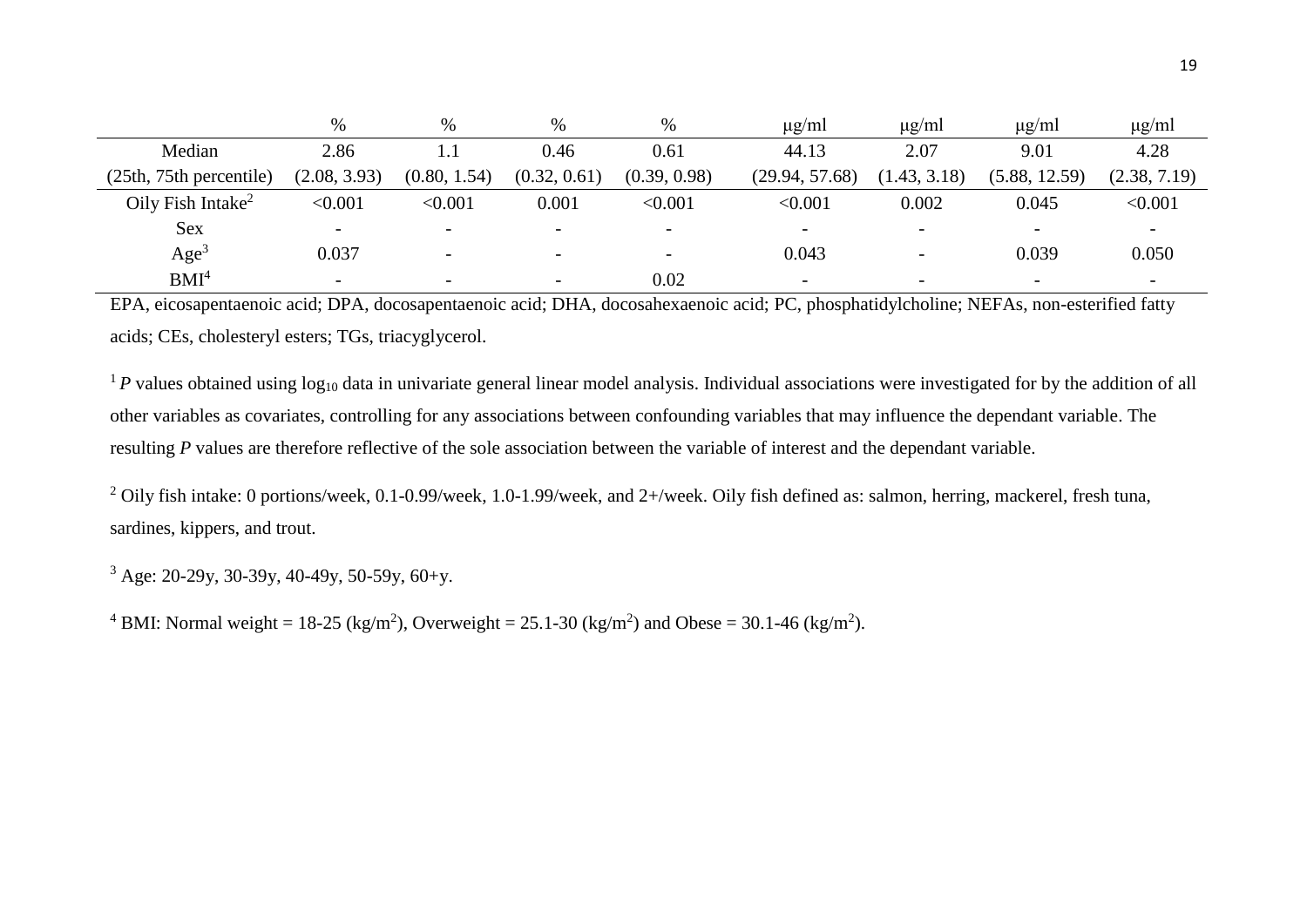## **Table 2**

Statistical significance (*P*) of the associations between oily fish intake, sex, age, BMI and LC n-3 PUFAs in males and females<sup>1</sup>

|            |                               | <b>MALES</b>             |                          |                          |                          |                          |                          |                          |                          |
|------------|-------------------------------|--------------------------|--------------------------|--------------------------|--------------------------|--------------------------|--------------------------|--------------------------|--------------------------|
|            |                               | ${\rm P}{\bf C}$         | <b>NEFAs</b>             | <b>CEs</b>               | TGs                      | ${\rm P}{\bf C}$         | <b>NEFAs</b>             | <b>CEs</b>               | TGs                      |
|            |                               | P <sup>1</sup>           | P <sup>1</sup>           | P <sup>1</sup>           | P <sup>1</sup>           | P <sup>1</sup>           | P <sup>1</sup>           | P <sup>1</sup>           | P <sup>1</sup>           |
|            |                               | $\%$                     | $\%$                     | $\%$                     | $\%$                     | $\mu$ g/ml               | $\mu$ g/ml               | $\mu$ g/ml               | $\mu$ g/ml               |
| <b>EPA</b> | Oily fish intake $2$          |                          |                          | $\overline{\phantom{0}}$ | 0.028                    | 0.062                    | 0.061                    | $\overline{a}$           | 0.008                    |
|            | Age <sup>3</sup>              |                          |                          | -                        |                          | $\overline{a}$           |                          | 0.058                    | 0.019                    |
|            | BMI <sup>4</sup>              |                          |                          |                          | 0.014                    |                          | $\overline{\phantom{0}}$ | $\overline{\phantom{a}}$ | $\overline{\phantom{a}}$ |
| <b>DPA</b> | Oily fish intake <sup>2</sup> |                          |                          | NS                       | $\overline{\phantom{a}}$ | 0.066                    | 0.026                    | $\overline{\phantom{a}}$ | $\overline{\phantom{a}}$ |
|            | Age <sup>3</sup>              |                          | $\overline{\phantom{a}}$ | 0.068                    | $\overline{\phantom{a}}$ |                          | $\overline{\phantom{a}}$ | 0.012                    |                          |
|            | BMI <sup>4</sup>              |                          |                          | $\overline{\phantom{a}}$ | $\overline{\phantom{a}}$ |                          | $\overline{\phantom{0}}$ | $\overline{\phantom{a}}$ |                          |
| <b>DHA</b> | Oily fish intake <sup>2</sup> | 0.003                    | 0.023                    | 0.016                    |                          | 0.002                    | 0.014                    | $\overline{a}$           |                          |
|            | Age <sup>3</sup>              |                          | $\overline{\phantom{a}}$ | 0.011                    |                          | $\overline{a}$           | 0.024                    | 0.005                    |                          |
|            | BMI <sup>4</sup>              |                          |                          | $\overline{\phantom{a}}$ |                          |                          | $\overline{\phantom{a}}$ | $\overline{\phantom{a}}$ |                          |
|            |                               |                          |                          |                          |                          | <b>FEMALES</b>           |                          |                          |                          |
|            |                               | $\rm{PC}$                | <b>NEFAs</b>             | <b>CEs</b>               | TGs                      | PC                       | <b>NEFAs</b>             | <b>CEs</b>               | <b>TGs</b>               |
|            |                               | P <sup>1</sup>           | P <sup>1</sup>           | P <sup>1</sup>           | P <sup>1</sup>           | P <sup>1</sup>           | P <sup>1</sup>           | P <sup>1</sup>           | P <sup>1</sup>           |
|            |                               | $\%$                     | $\%$                     | $\%$                     | $\%$                     | $\mu g/ml$               | $\mu g/ml$               | $\mu g/ml$               | $\mu g/ml$               |
| <b>EPA</b> | Oily fish intake <sup>2</sup> | 0.004                    | $\overline{\phantom{a}}$ | 0.009                    | < 0.001                  | 0.003                    |                          | $\overline{\phantom{a}}$ | < 0.001                  |
|            | Age <sup>3</sup>              | 0.04                     |                          | $\overline{a}$           |                          | 0.039                    |                          | $\overline{\phantom{a}}$ | 0.006                    |
|            | BMI <sup>4</sup>              | $\overline{\phantom{a}}$ |                          | -                        |                          | $\overline{\phantom{a}}$ | 0.052                    | $\overline{\phantom{0}}$ | 0.006                    |
| <b>DPA</b> | Oily fish intake <sup>2</sup> |                          |                          | $\overline{\phantom{0}}$ | 0.008                    | $\overline{a}$           | $\overline{\phantom{0}}$ | $\overline{\phantom{0}}$ | 0.067                    |
|            | Age <sup>3</sup>              |                          |                          |                          |                          |                          |                          |                          |                          |
|            | BMI <sup>4</sup>              |                          | $\overline{a}$           | $\overline{a}$           | $\overline{\phantom{a}}$ |                          | $\overline{a}$           | $\overline{\phantom{a}}$ | $\overline{\phantom{a}}$ |
| <b>DHA</b> | Oily fish intake <sup>2</sup> | 0.001                    | 0.001                    | 0.003                    | < 0.001                  | < 0.001                  | 0.048                    | $\overline{\phantom{a}}$ | 0.001                    |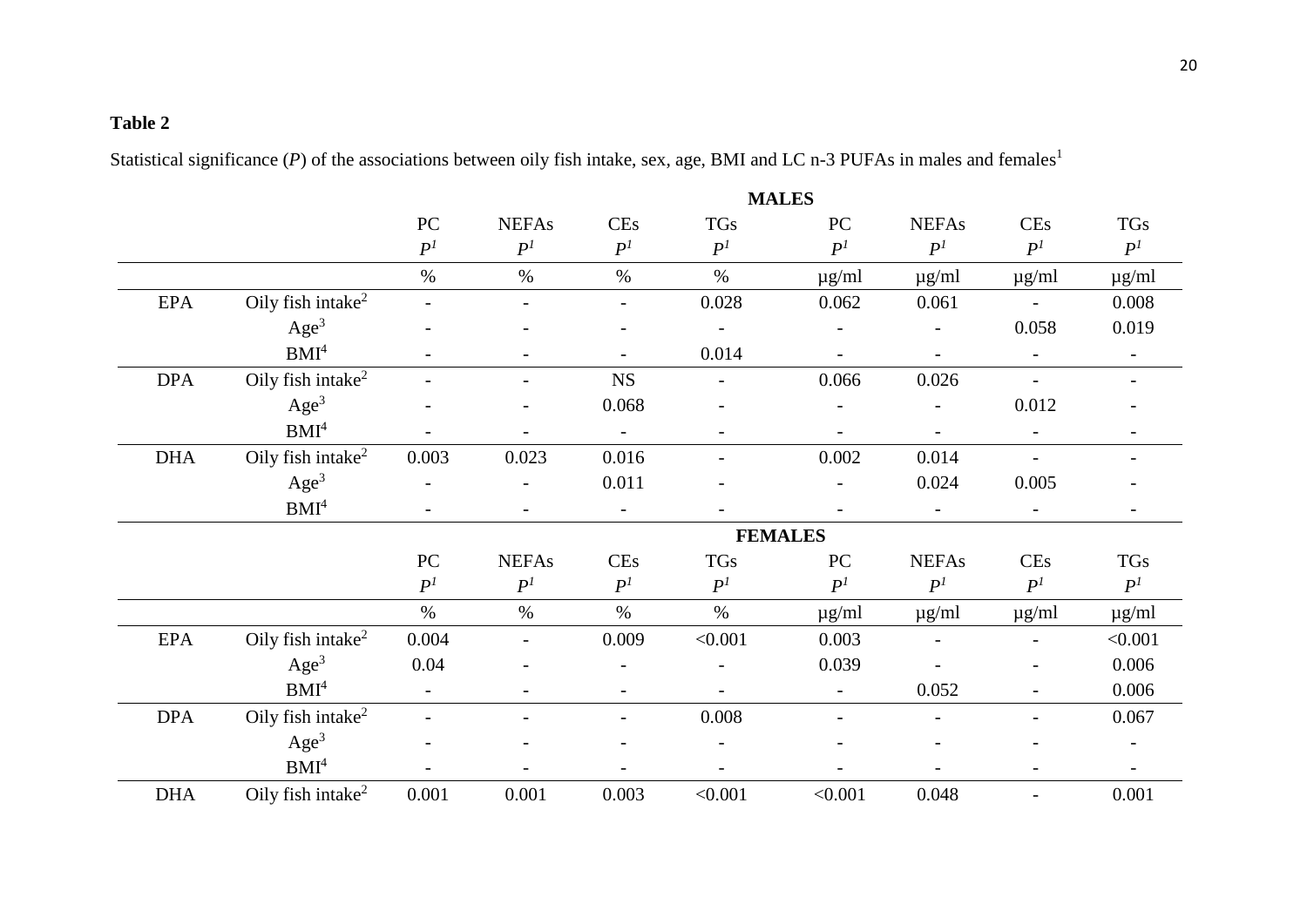| Age <sup>3</sup> | 0.035 | $-$ |  | 0.047                    | $\overline{\phantom{0}}$ | $\overline{\phantom{0}}$ | 0.032 |
|------------------|-------|-----|--|--------------------------|--------------------------|--------------------------|-------|
| BMI <sup>4</sup> |       |     |  | $\overline{\phantom{a}}$ | 0.010                    | $\overline{\phantom{0}}$ |       |

EPA, eicosapentaenoic acid; DPA, docosapentaenoic acid; DHA, docosahexaenoic acid; PC, phosphatidylcholine; NEFAs, non-esterified fatty acids; CEs, cholesteryl esters; TGs, triacyglycerol.

<sup>1</sup>P values obtained using log<sub>10</sub> data in univariate general linear model analysis. Individual associations were investigated for by the addition of all other variables as covariates, controlling for any associations between confounding variables that may influence the dependant variable. The resulting *P* values are therefore reflective of the sole association between the variable of interest and the dependant variable.

<sup>2</sup> Oily fish intake: 0 portions/week, 0.1-0.99/week, 1.0-1.99/week, and 2+/week. Oily fish defined as: salmon, herring, mackerel, fresh tuna, sardines, kippers, and trout.

 $3$  Age: 20-29y, 30-39y, 40-49y, 50-59y, 60+y.

<sup>4</sup> BMI: Normal weight = 18-25 (kg/m<sup>2</sup>), Overweight = 25.1-30 (kg/m<sup>2</sup>) and Obese = 30.1-46 (kg/m<sup>2</sup>).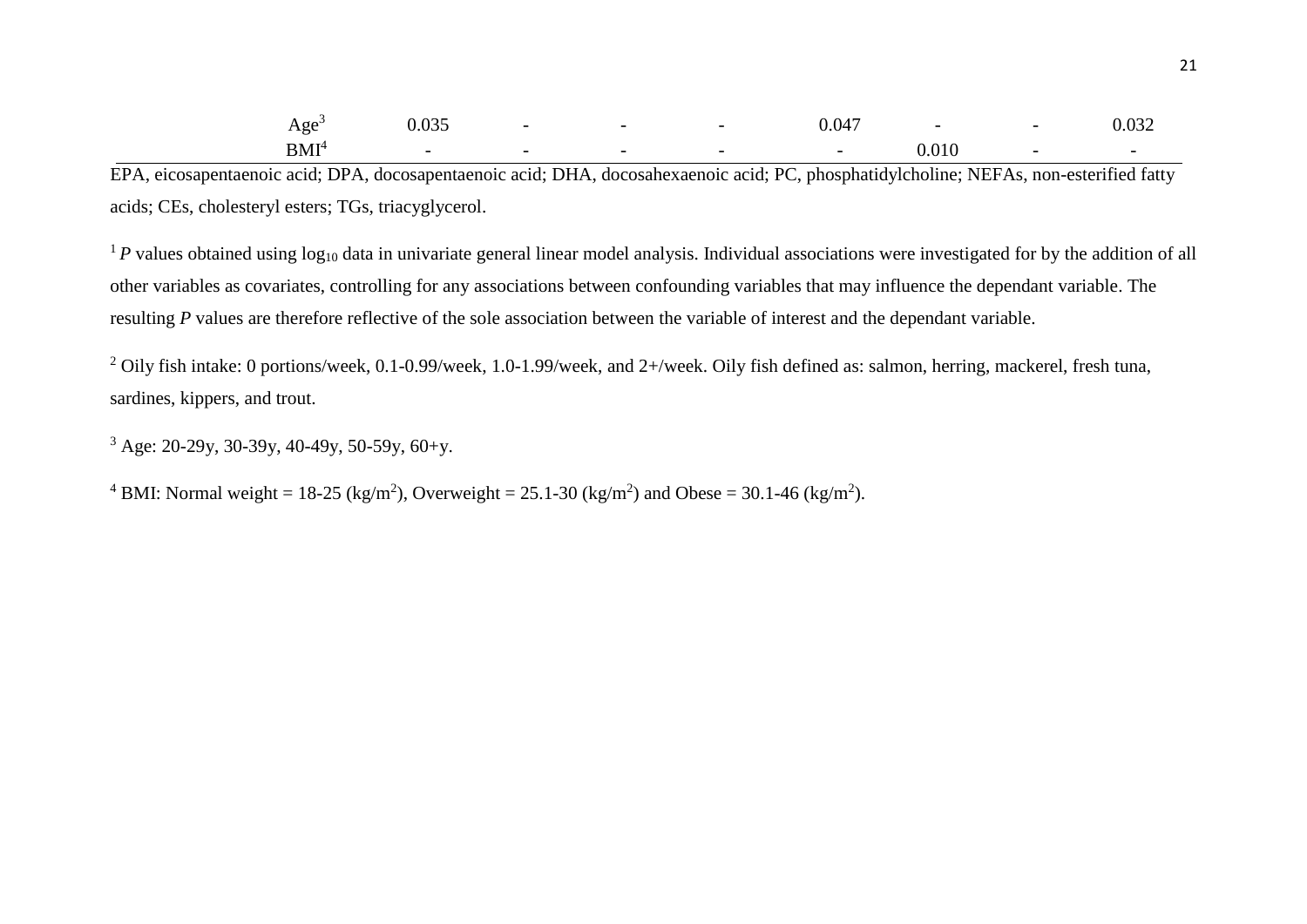## **TABLE 3**

Blood cholesterol (mmol/l) concentration according to sex, age, BMI, *APOE* genotype and oily fish intake

|                               | <b>TC</b> |            | <b>HDLC</b> |            | <b>LDLC</b> |            |
|-------------------------------|-----------|------------|-------------|------------|-------------|------------|
|                               | Mean      | <b>SEM</b> | Mean        | <b>SEM</b> | Mean        | <b>SEM</b> |
| Male                          | 5.16      | 0.08       | 1.26        | 0.02       | 3.34        | 0.07       |
| Female                        | 5.16      | 0.08       | 1.61        | 0.03       | 3.17        | 0.07       |
| $1\bm{p}$                     | <b>NS</b> |            | < 0.001     |            | <b>NS</b>   |            |
| Age group                     |           |            |             |            |             |            |
| $20-29y$                      | 4.39      | 0.14       | 1.46        | 0.05       | 2.56        | 0.13       |
| $30-39y$                      | 4.68      | 0.1        | 1.34        | 0.04       | 2.93        | 0.1        |
| $40-49y$                      | 5.34      | 0.11       | 1.47        | 0.04       | 3.41        | 0.09       |
| $50-59y$                      | 5.57      | 0.1        | 1.45        | 0.05       | 3.62        | 0.09       |
| $60+y$                        | 5.59      | 0.13       | 1.49        | 0.06       | 3.52        | 0.1        |
| $^{2}P$                       | < 0.001   |            | <b>NS</b>   |            | < 0.001     |            |
| <sup>3</sup> BMI group        |           |            |             |            |             |            |
| Normal weight                 | 4.91      | 0.08       | 1.57        | 0.03       | 2.98        | 0.07       |
| Overweight                    | 5.33      | 0.08       | 1.34        | 0.03       | 3.43        | 0.07       |
| Obese                         | 5.63      | 0.18       | 1.20        | 0.05       | 3.77        | 0.17       |
| $^{2}P$                       | < 0.001   |            | < 0.001     |            | < 0.001     |            |
| $APOE$ genotype <sup>4</sup>  |           |            |             |            |             |            |
| E2                            | 4.71      | 0.09       | 1.54        | 0.04       | 2.76        | 0.08       |
| E3                            | 5.19      | 0.1        | 1.43        | 0.04       | 3.31        | 0.08       |
| E4                            | 5.46      | 0.08       | 1.37        | 0.03       | 3.57        | 0.07       |
| $1\bm{p}$                     | < 0.001   |            | 0.006       |            | < 0.001     |            |
| Oily fish intake <sup>5</sup> |           |            |             |            |             |            |
| 0/wk                          | 4.9       | 0.12       | 1.41        | 0.04       | 3.11        | 0.1        |
| $0.1 - 0.99$ /wk              | 5.21      | 0.09       | 1.44        | 0.03       | 3.25        | 0.07       |
| $1 - 1.99$ /wk                | 5.3       | 0.12       | 1.48        | 0.05       | 3.38        | 0.1        |
| $2 + / wk$                    | 5.16      | 0.15       | 1.41        | 0.07       | 3.28        | 0.15       |
| $^{2}P$                       | <b>NS</b> |            | <b>NS</b>   |            | <b>NS</b>   | <b>NS</b>  |

TC, Total cholesterol; HDLC, high density lipoprotein cholesterol; LDLC, low density lipoprotein cholesterol.

<sup>1</sup>P values obtained from one-way ANOVA model.

<sup>2</sup>*P* values obtained from Pearson's correlation model.

<sup>3</sup> BMI: Normal weight = 18-25 (kg/m2), Overweight =  $25.1-30$  (kg/m2) and Obese =  $30.1-46$ (kg/m2).

 $4$  APOE genotype: E2 (E2/E2 and E2/E3), E3 (E3/E3), and E4 (E3/E4 and E4/E4).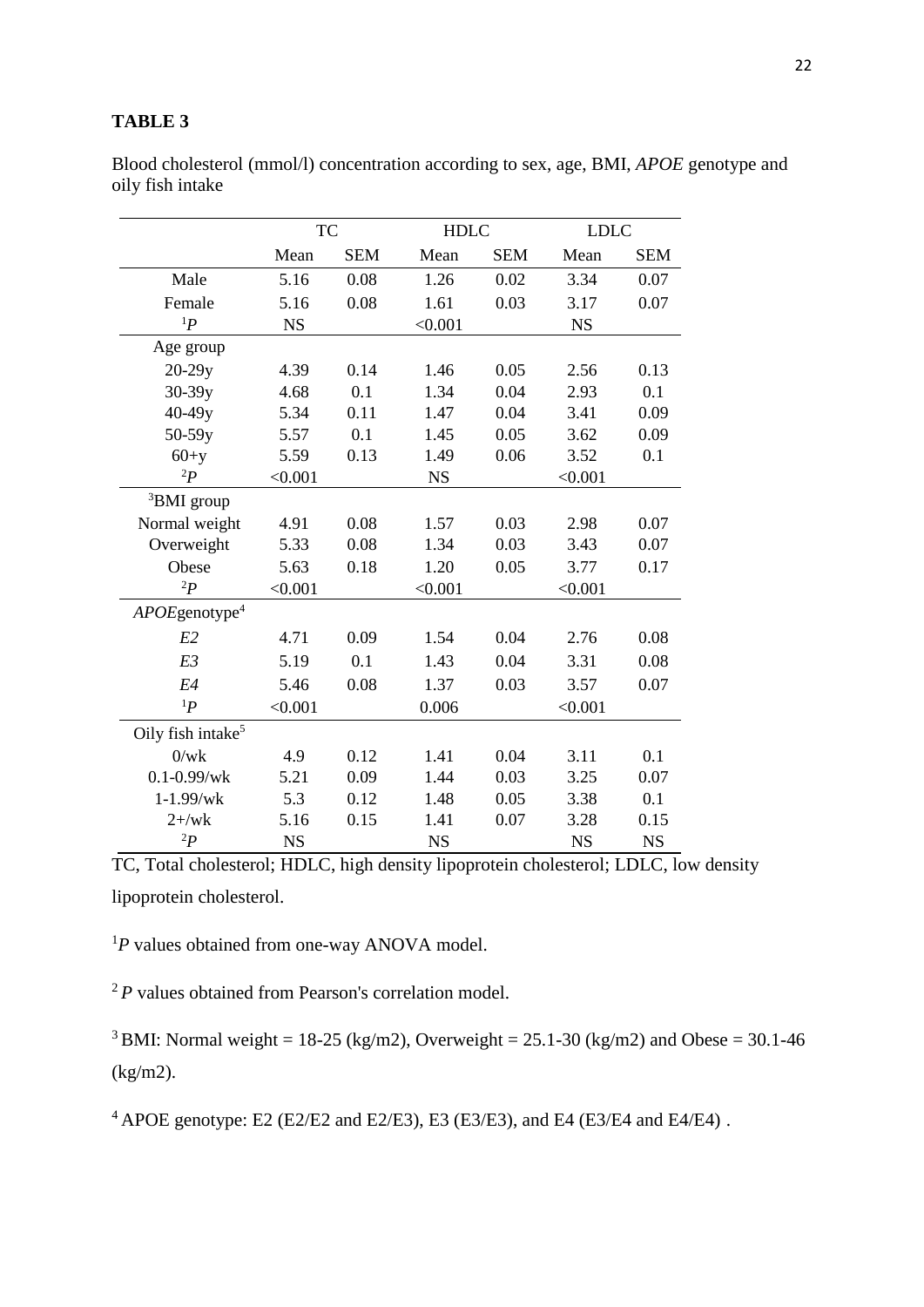<sup>5</sup> Oily fish defined as: salmon, herring, mackerel, fresh tuna, sardines, kippers, and trout.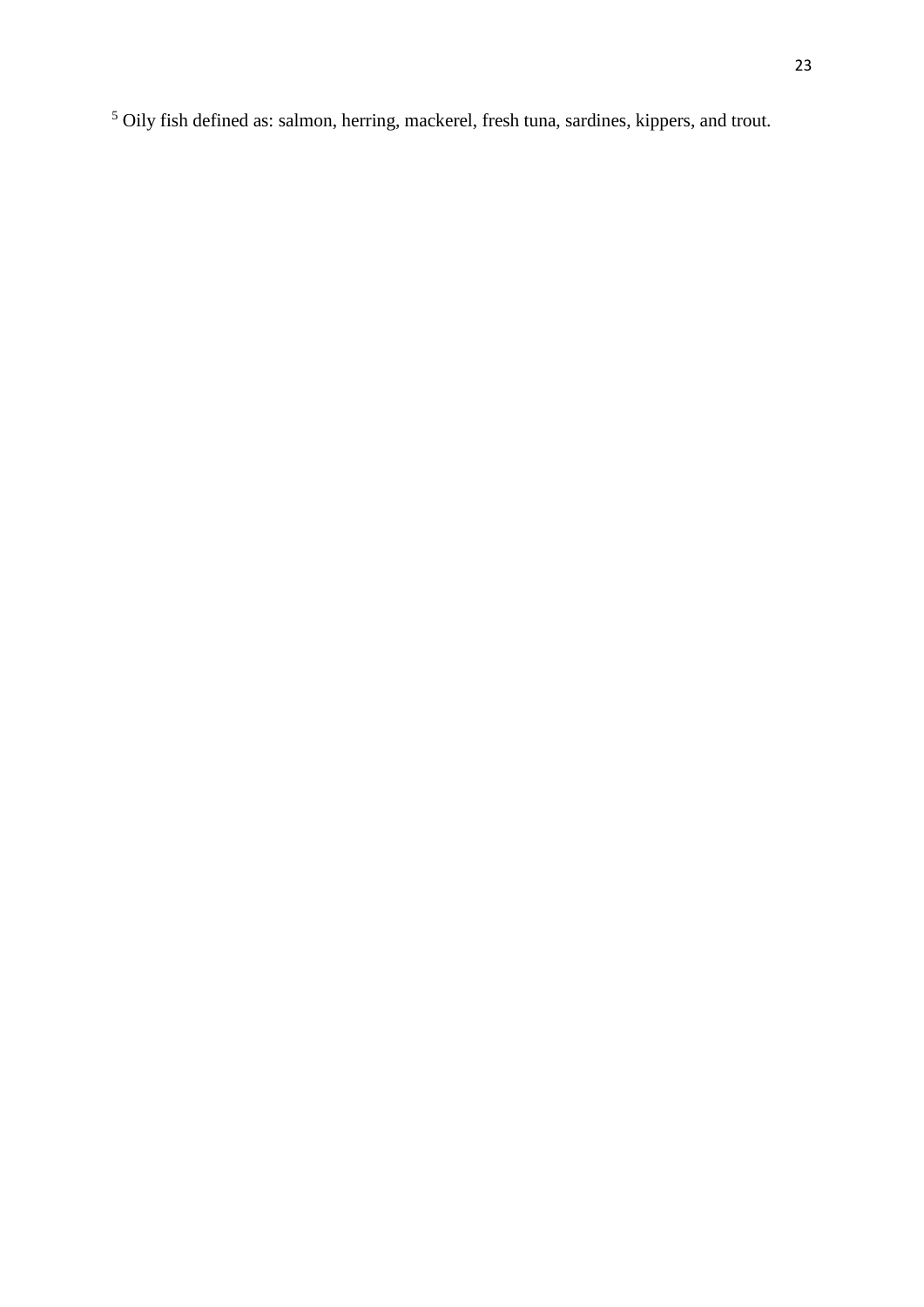**FIGURE 1** Absolute concentrations ( $\mu$ g/ml) of eicosapentaenoic acid (EPA) in phosphatidylcholine (PC), non-esterified fatty acids (NEFAs), cholesteryl esters (CEs) and triacylglycerols (TGs) lipid fractions in male and female subjects according to *APOE* genotype. Distribution of participants in each *APOE* allele group are as follows; PC: Males:  $E2/E2 = 1$ ,  $E2/E3 = 32$ ,  $E3/E3 = 40$ ,  $E3/E4 = 51$ , and  $E4/E4 = 2$ . Total: 126. PC: Females:  $E2/E2 = 3$ ,  $E2/E3 = 39$ ,  $E3/E3 = 44$ ,  $E3/E4 = 43$ , and  $E4/E4 = 10$ . Total: 139. NEFAs: Males:  $E2/E2 = 2$ ,  $E2/E3 = 29$ ,  $E3/E3 = 45$ ,  $E3/E4 = 50$ , and  $E4/E4 = 2$ . Total: 128. NEFAs: Females:  $E2/E2 = 3$ ,  $E2/E3 = 42$ ,  $E3/E3 = 44$ ,  $E3/E4 = 45$ , and  $E4/E4 = 10$ . Total: 144. CEs: Males:  $E2/E2 = 2$ ,  $E2/E3 = 33$ ,  $E3/E3 = 50$ ,  $E3/E4 = 52$ , and  $E4/E4 = 2$ . Total: 139. CEs: Females:  $E2/E2 = 3$ ,  $E2/E3 = 44$ ,  $E3/E3 = 48$ ,  $E3/E4 = 49$ , and  $E4/E4 = 10$ . Total: 154. TGs: Males:  $E2/E2 = 2$ ,  $E2/E3 = 32$ ,  $E3/E3 = 50$ ,  $E3/E4 = 53$ , and  $E4/E4 = 2$ . Total: 139. TGs: Females: E2/E2 = 3, E2/E3 = 45, E3/E3 = 49, E3/E4 = 48, and E4/E4 = 10. Total: 155. \* P < 0.050, and  $*$  P > 0.050 but < 0.060. *P* values were obtained using log-10 data in univariate general linear model (GLM) analysis controlling for covariates (age, BMI, and oily fish intake). Where there was a significant association with *APOE* genotype, significance between specific *APOE* alleles was assessed using parameter estimates obtained from the GLM results.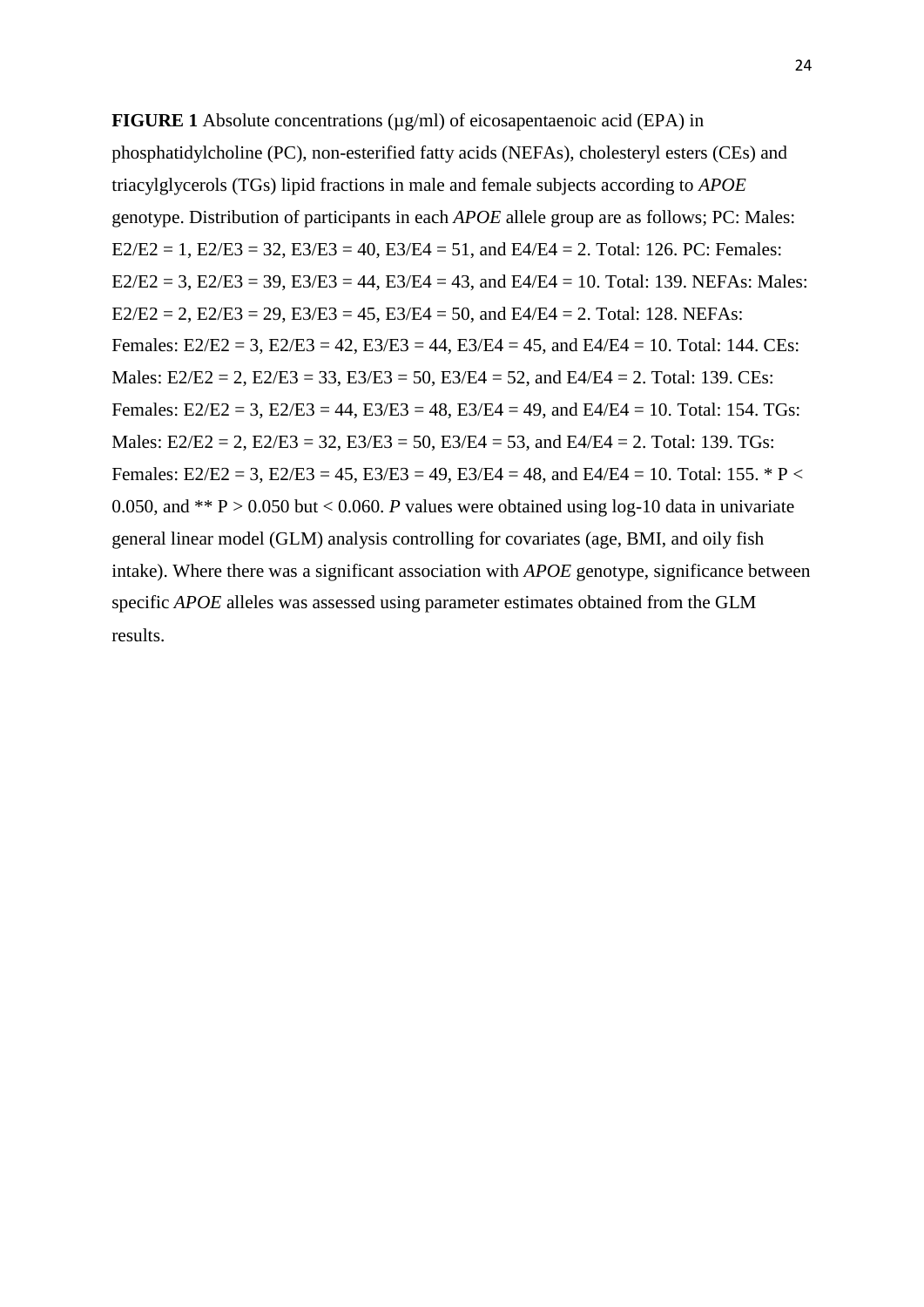**FIGURE 2** Absolute concentrations ( $\mu$ g/ml) of docosapentaenoic acid (DPA) in phosphatidylcholine (PC), non-esterified fatty acids (NEFAs), cholesteryl esters (CEs) and triacylglycerols (TGs) lipid fractions in male and female subjects according to *APOE* genotype. Distribution of participants in each *APOE* allele group are as follows; PC: Males:  $E2/E2 = 1$ ,  $E2/E3 = 32$ ,  $E3/E3 = 40$ ,  $E3/E4 = 51$ , and  $E4/E4 = 2$ . Total: 126. PC: Females:  $E2/E2 = 3$ ,  $E2/E3 = 39$ ,  $E3/E3 = 44$ ,  $E3/E4 = 43$ , and  $E4/E4 = 10$ . Total: 139. NEFAs: Males:  $E2/E2 = 2$ ,  $E2/E3 = 29$ ,  $E3/E3 = 45$ ,  $E3/E4 = 50$ , and  $E4/E4 = 2$ . Total: 128. NEFAs: Females:  $E2/E2 = 3$ ,  $E2/E3 = 42$ ,  $E3/E3 = 44$ ,  $E3/E4 = 45$ , and  $E4/E4 = 10$ . Total: 144. CEs: Males:  $E2/E2 = 2$ ,  $E2/E3 = 33$ ,  $E3/E3 = 50$ ,  $E3/E4 = 52$ , and  $E4/E4 = 2$ . Total: 139. CEs: Females:  $E2/E2 = 3$ ,  $E2/E3 = 44$ ,  $E3/E3 = 48$ ,  $E3/E4 = 49$ , and  $E4/E4 = 10$ . Total: 154. TGs: Males:  $E2/E2 = 2$ ,  $E2/E3 = 32$ ,  $E3/E3 = 50$ ,  $E3/E4 = 53$ , and  $E4/E4 = 2$ . Total: 139. TGs: Females: E2/E2 = 3, E2/E3 = 45, E3/E3 = 49, E3/E4 = 48, and E4/E4 = 10. Total: 155. \* P < 0.050. \*\*  $P > 0.050$  but  $< 0.070$ . *P* values were obtained using log-10 data in univariate general linear model (GLM) analysis controlling for covariates (age, BMI, and oily fish intake). Where there was a significant association with *APOE* genotype, significance between specific *APOE* alleles was assessed using parameter estimates obtained from the GLM results.

**FIGURE 3** Absolute concentrations (µg/ml) of docosahexaenoic acid (DHA) in phosphatidylcholine (PC), non-esterified fatty acids (NEFAs), cholesteryl esters (CEs) and triacylglycerols (TGs) lipid fractions in male and female subjects according to *APOE* genotype. Distribution of participants in each *APOE* allele group are as follows; PC: Males:  $E2/E2 = 1$ ,  $E2/E3 = 32$ ,  $E3/E3 = 40$ ,  $E3/E4 = 51$ , and  $E4/E4 = 2$ . Total: 126. PC: Females:  $E2/E2 = 3$ ,  $E2/E3 = 39$ ,  $E3/E3 = 44$ ,  $E3/E4 = 43$ , and  $E4/E4 = 10$ . Total: 139. NEFAs: Males:  $E2/E2 = 2$ ,  $E2/E3 = 29$ ,  $E3/E3 = 45$ ,  $E3/E4 = 50$ , and  $E4/E4 = 2$ . Total: 128. NEFAs: Females:  $E2/E2 = 3$ ,  $E2/E3 = 42$ ,  $E3/E3 = 44$ ,  $E3/E4 = 45$ , and  $E4/E4 = 10$ . Total: 144. CEs: Males:  $E2/E2 = 2$ ,  $E2/E3 = 33$ ,  $E3/E3 = 50$ ,  $E3/E4 = 52$ , and  $E4/E4 = 2$ . Total: 139. CEs: Females:  $E2/E2 = 3$ ,  $E2/E3 = 44$ ,  $E3/E3 = 48$ ,  $E3/E4 = 49$ , and  $E4/E4 = 10$ . Total: 154. TGs: Males:  $E2/E2 = 2$ ,  $E2/E3 = 32$ ,  $E3/E3 = 50$ ,  $E3/E4 = 53$ , and  $E4/E4 = 2$ . Total: 139. TGs: Females: E2/E2 = 3, E2/E3 = 45, E3/E3 = 49, E3/E4 = 48, and E4/E4 = 10. Total: 155. \* P = 0.021. *P* values were obtained using log-10 data in univariate general linear model (GLM) analysis controlling for covariates (age, BMI, and oily fish intake). Where there was a